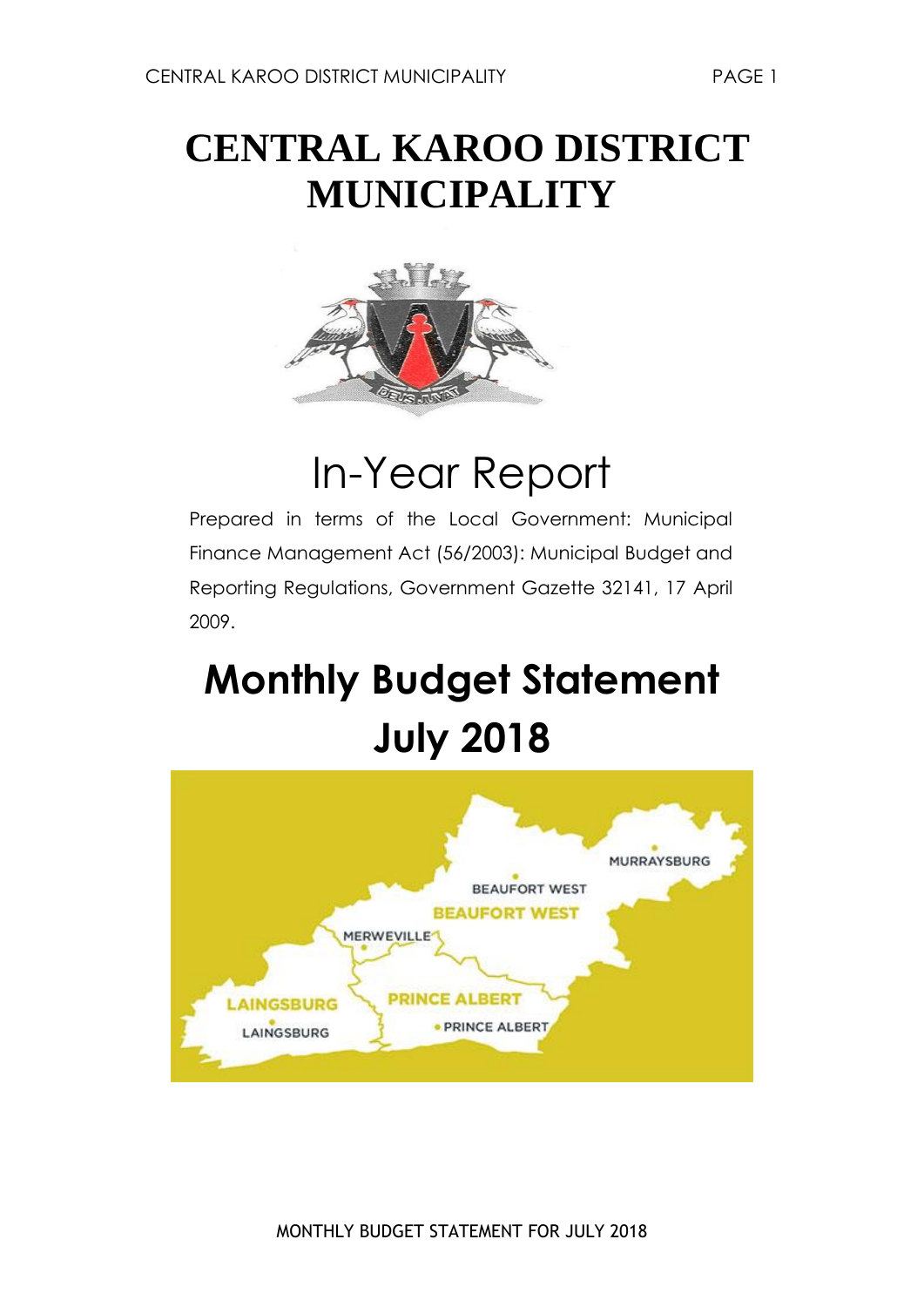### Table of Contents

| Section 6 - Allocation and grant receipts and expenditure  21 |  |
|---------------------------------------------------------------|--|
|                                                               |  |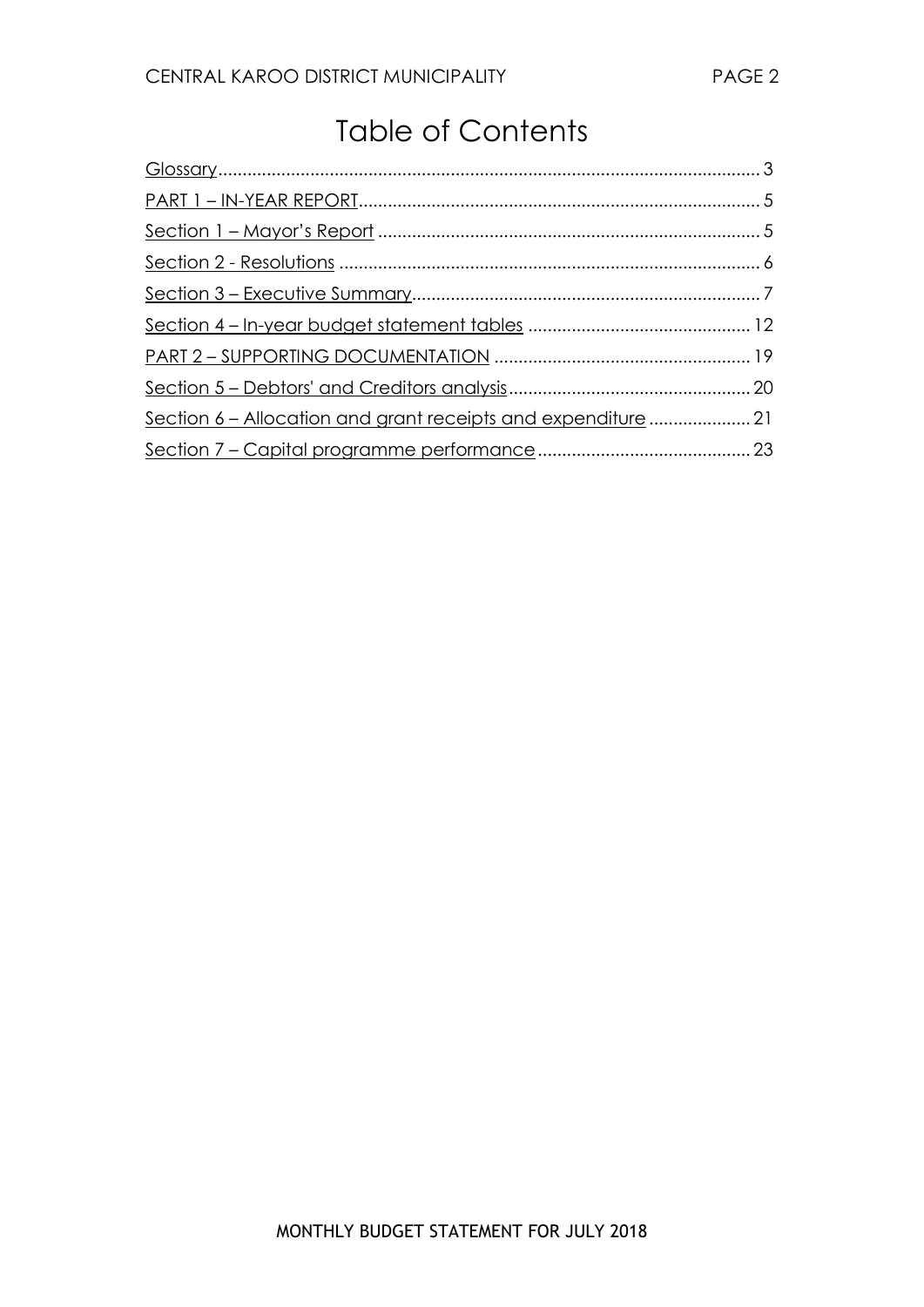### <span id="page-2-0"></span>**Glossary**

**Adjustments budget –** Prescribed in section 28 of the MFMA. The formal means by which a municipality may revise its annual budget during the year.

**Allocations –** Money received from Provincial or National Government or other municipalities.

**Budget –** The financial plan of the Central Karoo District Municipality.

**Budget related policy –** Policy of the municipality affecting or affected by the budget, examples include tariff policy, rates policy, credit control and debt collection policy.

**Capital expenditure** - Spending on assets such as land, buildings, furniture, computer equipment and machinery. Any capital expenditure must be reflected as a non-current asset on the Municipality's balance sheet.

**Cash flow statement –** A statement including only actual receipts and expenditure by the Municipality. Cash payments and receipts do not always coincide with budgeted timings. For example, when an invoice is received by the Municipality it is shown as expenditure in the month it is received, even though it may not be paid in the same period.

**DORA –** Division of Revenue Act. Annual legislation that shows the total allocations made by national to provincial and local government.

**Equitable Share –** A general grant paid to Municipalities.

**Fruitless and wasteful expenditure –** Expenditure that was made in vain and would have been avoided had reasonable care been exercised.

**GFS –** Government Finance Statistics. An internationally recognised classification system that facilitates like for like comparison between Municipalities.

**GRAP –** Generally Recognised Accounting Practice. The new standard for municipal accounting.

**IDP –** Integrated Development Plan. The main strategic planning document of the Municipality

**MBRR –** Local Government: Municipal Finance Management Act (56/2003): Municipal budget and reporting regulations.

**MFMA –** Local Government: Municipal Finance Management Act (56/2003). The principle piece of legislation relating to municipal financial management. Sometimes referred to as the Act.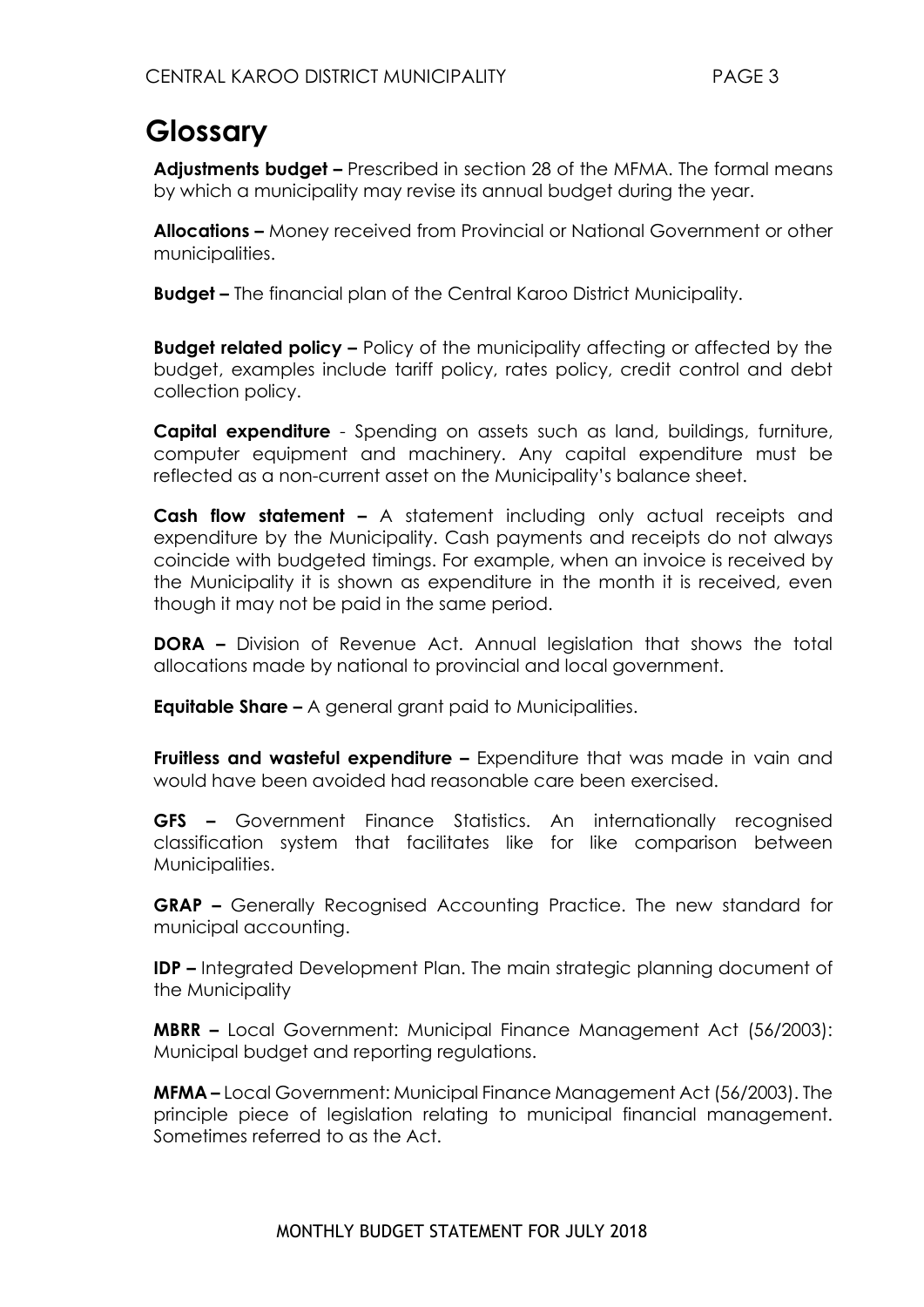**MTREF –** Medium Term Revenue and Expenditure Framework. A medium term financial plan, usually 3 years, based on a fixed first year and indicative further two years budget allocations. Also includes details of the previous and current years' financial position.

**Operating expenditure –** Spending on the day to day operations of the Municipality such as salaries and wages and general expenses.

**SDBIP –** Service Delivery and Budget Implementation Plan. A detailed plan comprising quarterly performance targets and monthly budget estimates.

**Strategic objectives –** The main priorities of the Central Karoo District Municipality as set out in the IDP. Budgeted spending must contribute towards the achievement of the strategic objectives.

**Unauthorised expenditure -** Generally, is spending without, or in excess of, an approved budget.

**Virement –** A transfer of budget.

**Virement policy -** The policy that sets out the rules for budget transfers. Virements are normally allowed within a vote. Transfers between votes must be agreed by Council through an Adjustments Budget.

**Vote –** One of the main segments into which a budget of a municipality is divided for the appropriation of money for the different departments of the municipality. In Central Karoo District Municipality this means at directorate level. The votes for Central Karoo District therefore are:

- Executive and Council:
- Budget and Treasury;
- Corporate Services; and
- Technical services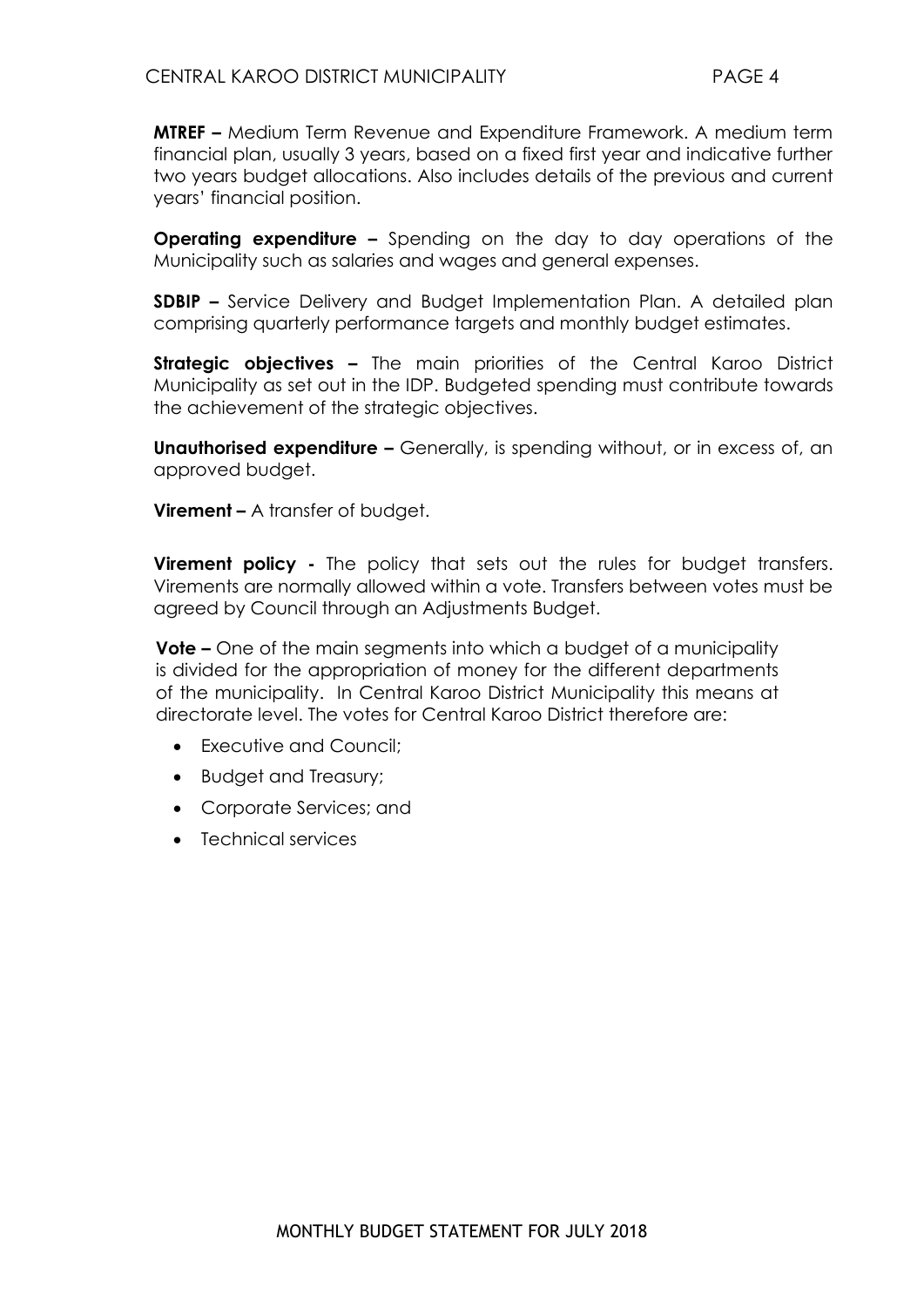### <span id="page-4-1"></span><span id="page-4-0"></span>**PART 1 – IN-YEAR REPORT**

### **Section 1 –Mayor's Report**

#### **1.1 In-Year Report - Monthly Budget Statement**

#### **1.1.1 Implementation of budget in terms of SDBIP**

No comments apart from that already mentioned in the Executive summary of this report.

#### **1.1.2 Other information**

Additional clarity on the content of this report or answers to any questions is available from the Chief Financial Officer, Ms. Ursula Baartman.

\_\_\_\_\_\_\_\_\_\_\_\_\_\_\_\_\_\_\_\_\_\_\_\_\_\_\_\_\_\_ **Executive Mayor**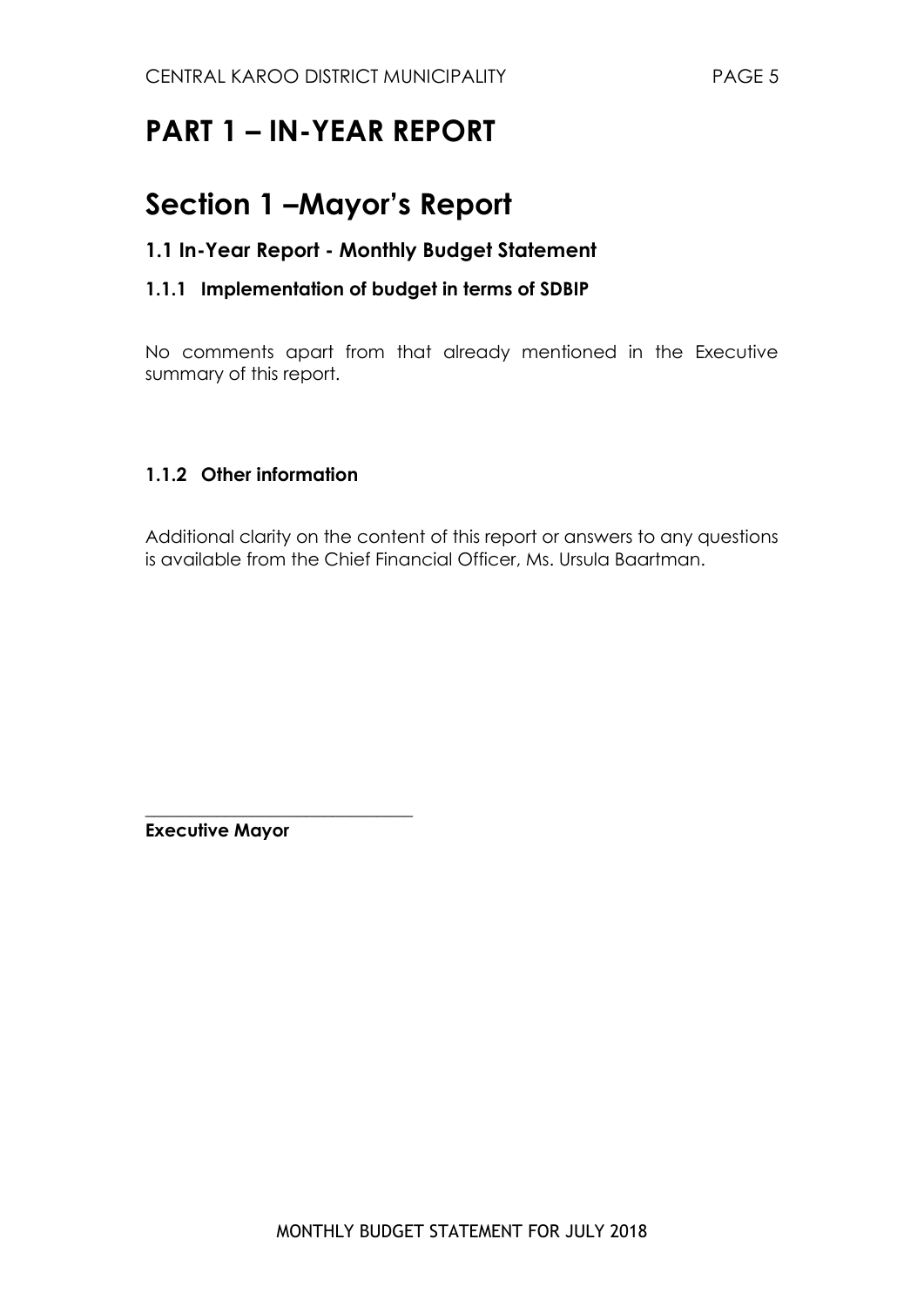### <span id="page-5-0"></span>**Section 2 - Resolutions**

**Recommended resolution to Council with regard to July 2018 inyear report is:**

#### RESOLVED

- (a)That the Council take note of contents in the in-year monthly report for July 2018 as set out in the schedules contained in Section 4:
	- a. Table C1– Monthly Budget Statement Summary;
	- b. Table C2– Monthly Budget Statement Financial Performance (Standard classification);
	- c. Table C3– Monthly Budget Statement Financial Performance Standard classification (Revenue and expenditure by Municipal Vote)
	- d. Table C4– Monthly Budget Statement Financial Performance (Revenue by Source and Expenditure by Type)
	- e. Table C5– Monthly Budget Statement Capital Expenditure;
	- f. Table C6– Monthly Budgetstatement Financial Position; and
	- g. Table C7– Monthly Budget statement Cash Flows.
- (b)Any other resolutions required by the Council.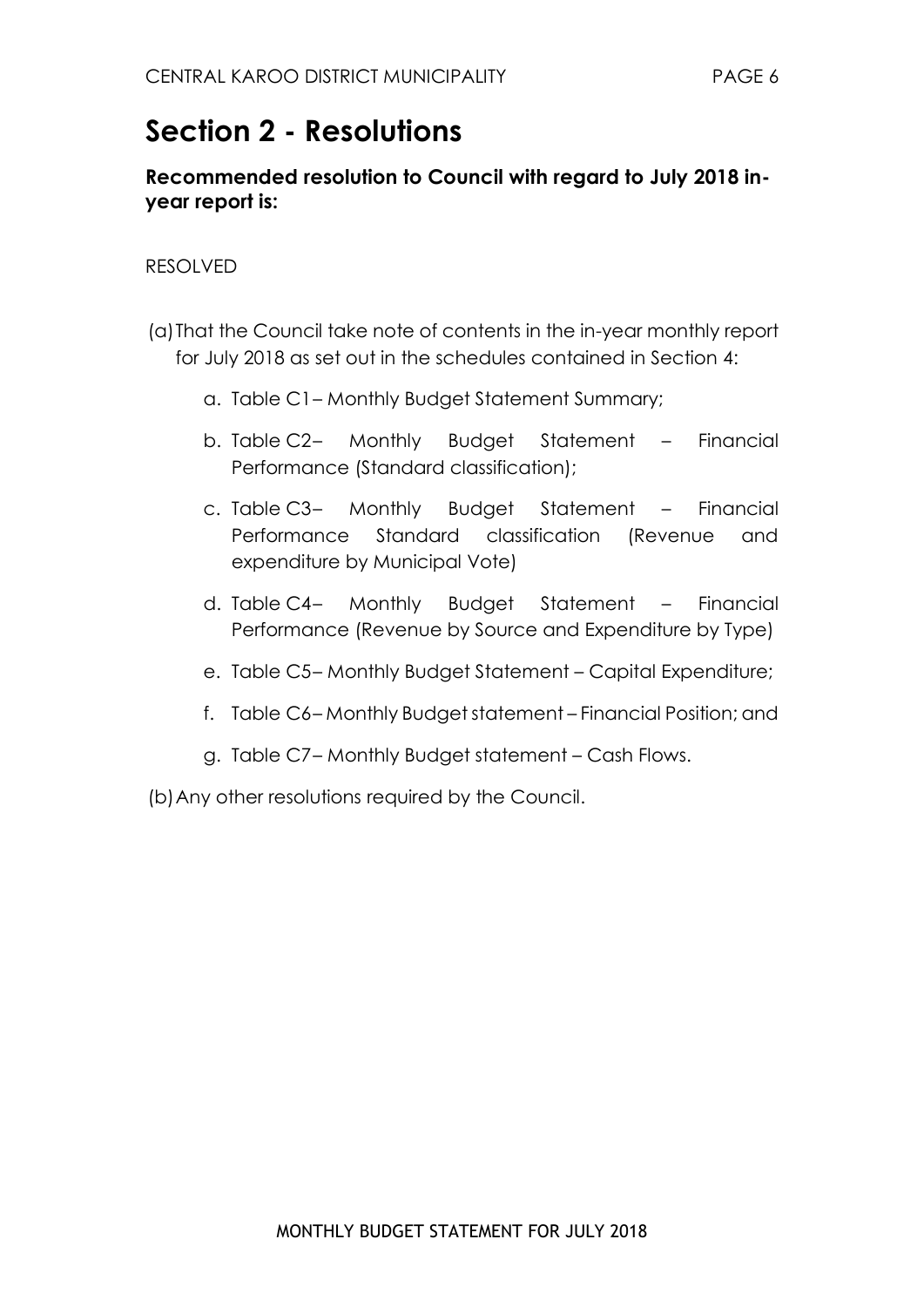#### <span id="page-6-0"></span>**Section 3 – Executive Summary**

#### **3.1 Introduction**

All the schedules reflect the following information:

- Original budget
- Monthly actual figures
- Year to date actual figures
- Year to date budget figures

#### **3.2 Financial Performance; Position and Cash flow**

Section 4 of this report includes the tables with the detail figures.

#### **3.2.1 Financial Performance**

The detail of this section can be found in Section 4 of this report Table C2 (Summary per GFS); Table C3 (Summary per Municipal Vote) and Table C4 (Summary by Revenue Source and Expenditure Type). The latter is used to provide the executive summary.

#### 3.2.1.1 Over all view

The following table summarises the overall position on the capital and operating budgets. Take note that the Operating Expenditure only reflects the direct expenditure and exclude all indirect expenditure e.g. Administrative Costs.

|                               | <u>Capital</u><br><b>Expenditure</b> | <u>Operating</u><br><b>Expenditure</b> | <b>Operating Revenue</b> |
|-------------------------------|--------------------------------------|----------------------------------------|--------------------------|
| Original Budget               | 1,015,350.00                         | 80,483,157.45                          | 81,896,918.42            |
| Adjustment Budget             | -                                    | -                                      |                          |
| Actual spend / received (YID) | 1,249.86                             | 6,011,793.17                           | 12,241,452.67            |
| Percentage Spend (YTD)        | 0.12%                                | 7.47%                                  | 14.95%                   |

The table reflects spending of the capital budget as percentage spend of 0.12%. The total operating expenditure and revenue reflects percentage spend of 7.47% and 14.95% respectively.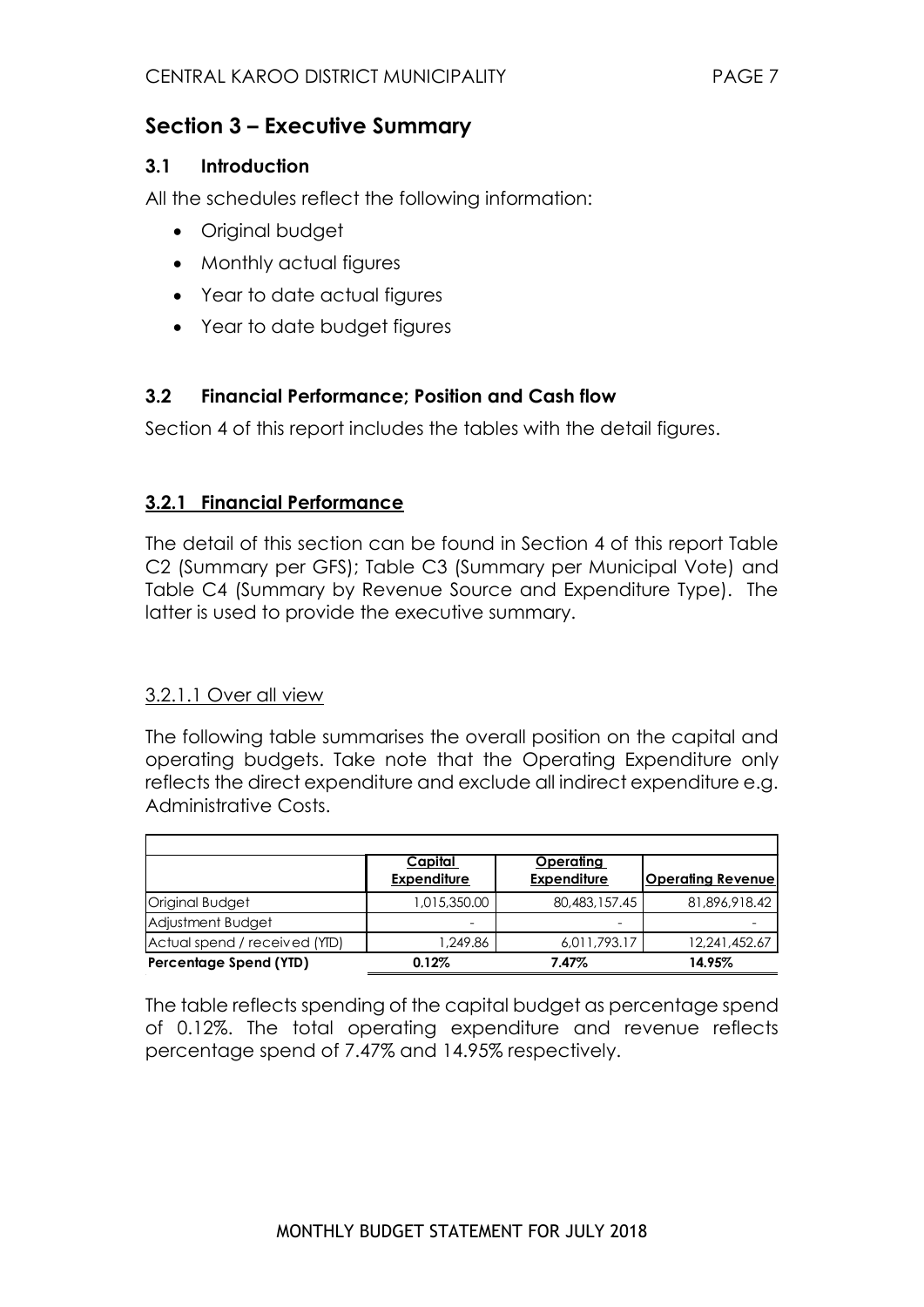#### **3.2.1.2Revenue by Source**

The figures represented in this section are the accrued amounts and not actual cash receipts.

The total revenue excluding capital transfers and contributions for the month of July 2018 is R 12.241 million. Refer to figure 1 for more detail.

The comparisons of the major sources of revenue are illustrated in the figure below:



*Figure 1 – Revenue by source* 

#### **Other Revenue**

The amount raised as reflected for the actual year to date represents 0.02% of the budget amount. The budgeted amount received (Year-todate) amounts to R 3.439 million.

#### **Interest earned – external investments**

The budget amount for Interest earned R 700 000, whilst the year to date actual revenue is R 55 690. Thus, reflecting receipt of 7.96% at month-end.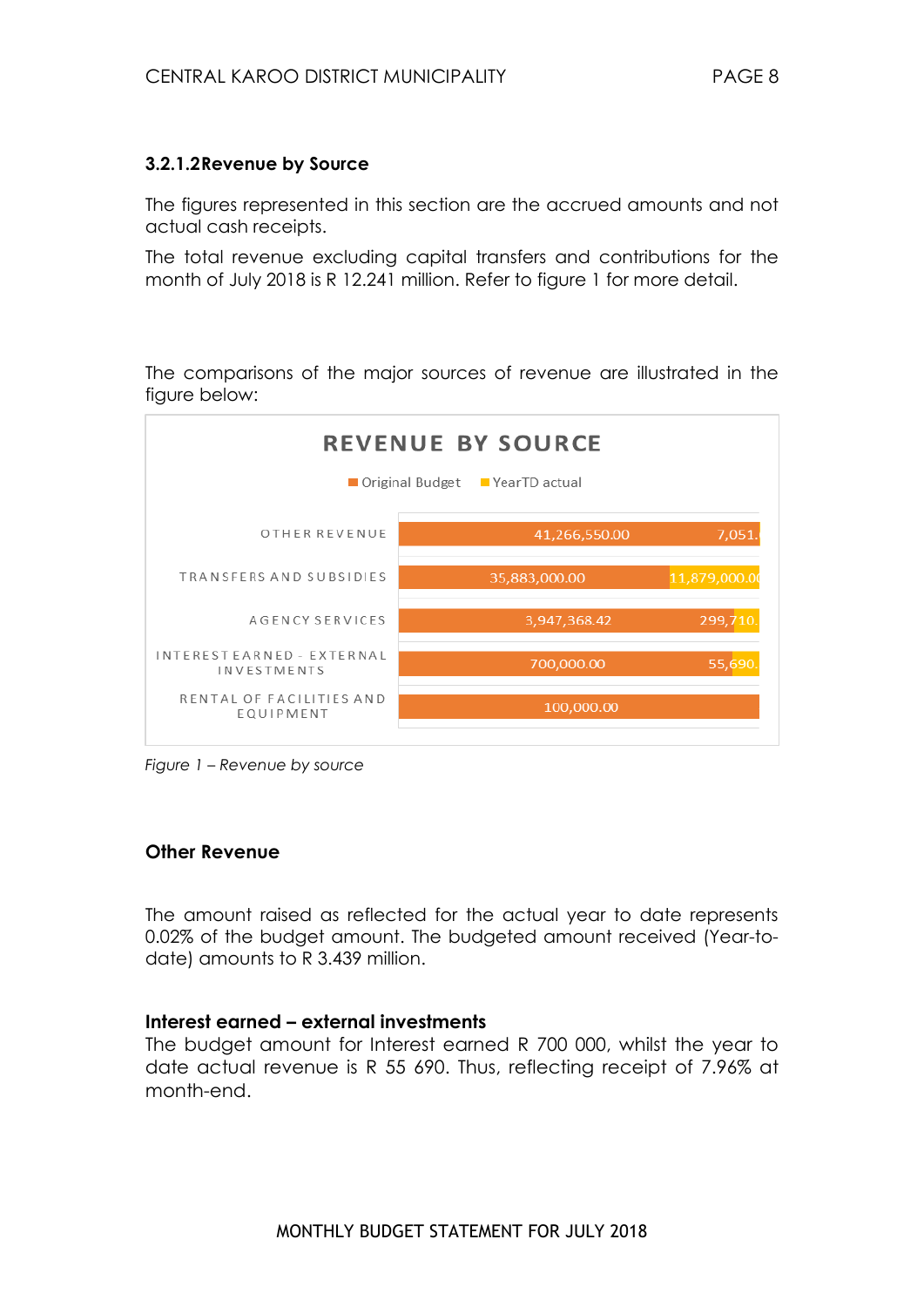#### **3.2.1.2Operating Expenditure by Type**

The figures in this section should represent the accrued amounts; in other words when the goods have been ordered; received or the invoice has been completed (reconciled with goods received and prices quoted) it should be captured as an expense. Shadow figures are reflected on the financial system once an order is issued. This action serves as a budgetary control mechanism and no actual financial entries are passed. These figures cannot be used for reporting purposes. The amounts included as expenditure are currently only those for which a payment run has been completed.

The total actual expenditure amounts to R 6.012 million and the year to date budget is R 6.185 million which represents a **variance of 3 %** for the year to date, which can be accepted as reasonable.

#### **3.2.1.3 Operating Expenditure by Municipal Vote (Figure 2)**



*Figure 2 – Breakdown Operating Expenditure by Municipal Vote*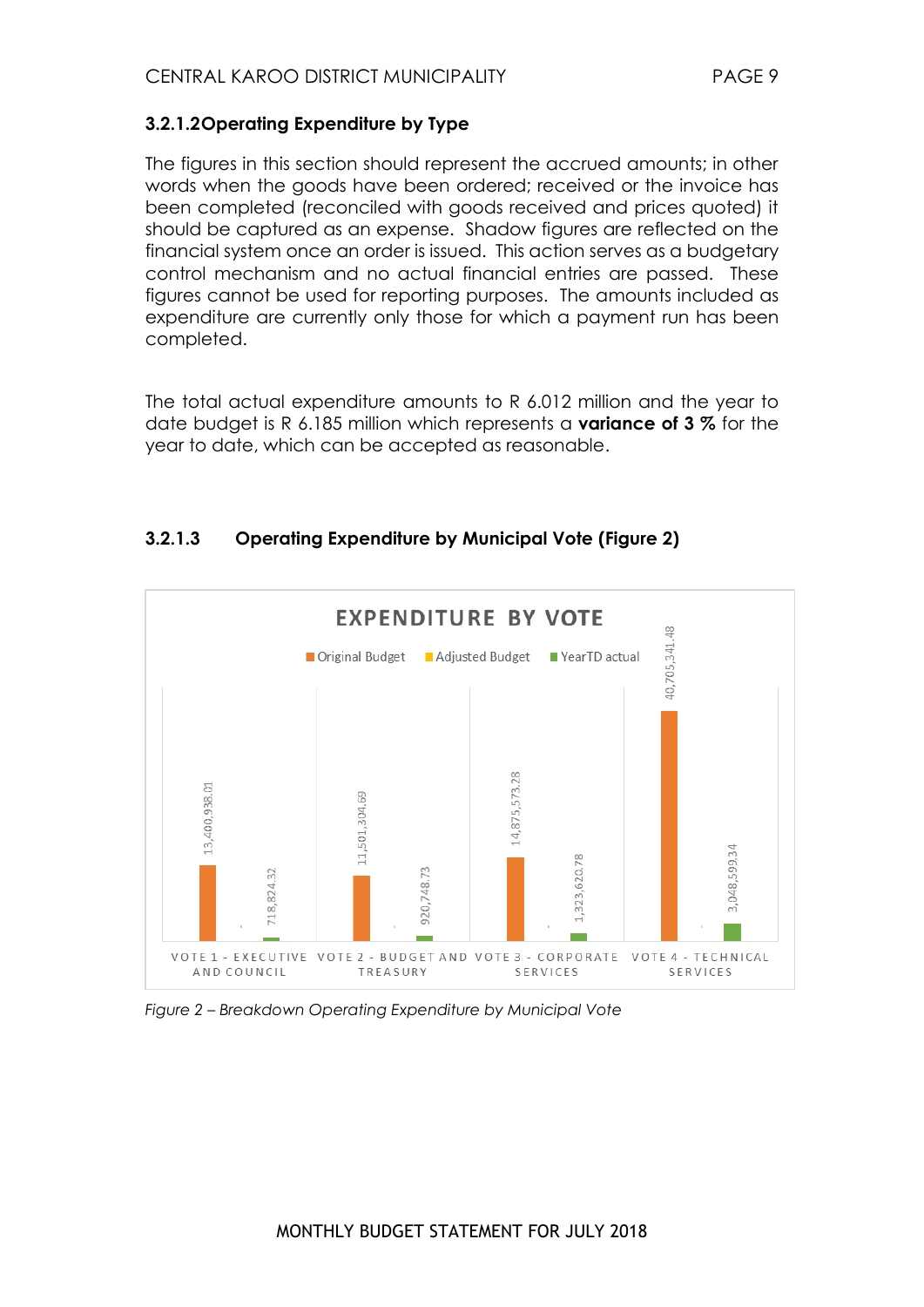#### CENTRAL KAROO DISTRICT MUNICIPALITY PAGE 10

| <b>Expenditure by Vote</b>       | Original<br><b>Budget</b> | Adjusted Budget YearTD actual |              | % Spend |
|----------------------------------|---------------------------|-------------------------------|--------------|---------|
| Vote 1 - EXECUTIVE AND COUNCIL   | 13,400,938.01             | ٠                             | 718,824.32   | 5%      |
| Vote 2 - BUDGET AND TREASURY     | 11,501,304.69             | -                             | 920,748.73   | 8%      |
| Vote 3 - CORPORATE SERVICES      | 14,875,573.28             | $\overline{\phantom{0}}$      | 1,323,620.78 | 9%      |
| Vote 4 - TECHNICAL SERVICES      | 40,705,341.48             | ۰                             | 3,048,599.34 | 7%      |
| <b>Total Expenditure by Vote</b> | 80,483,157.45             | ۰                             | 6,011,793.17 | 7%      |

The original budget for Technical Service is R 40.705 million of which R 3.049 million has been expended representing 7% of the budget amount.

The original budget for Corporate Services is R 14.876 million of which R 1.324 million has been expended representing 9% of the budget amount.

The original budget for Budget and Treasury is R 11.501 million of which R 0.921 million has been expended representing 8% of the budget amount.

The original budget for Executive and council is R 13.401 million of which R 0.719 million has been expended representing 5% of the budget amount.

#### **3.2.1.4 Capital Expenditure (Figure 3)**

The capital spending for the month of July 2018 amounts to R 1 249.86. The total capital budget amount is R 1.015 million, thus reflecting total spending of 0.12% at month-end.



*Figure 3 – Breakdown Capital Expenditure by month*

#### MONTHLY BUDGET STATEMENT FOR JULY 2018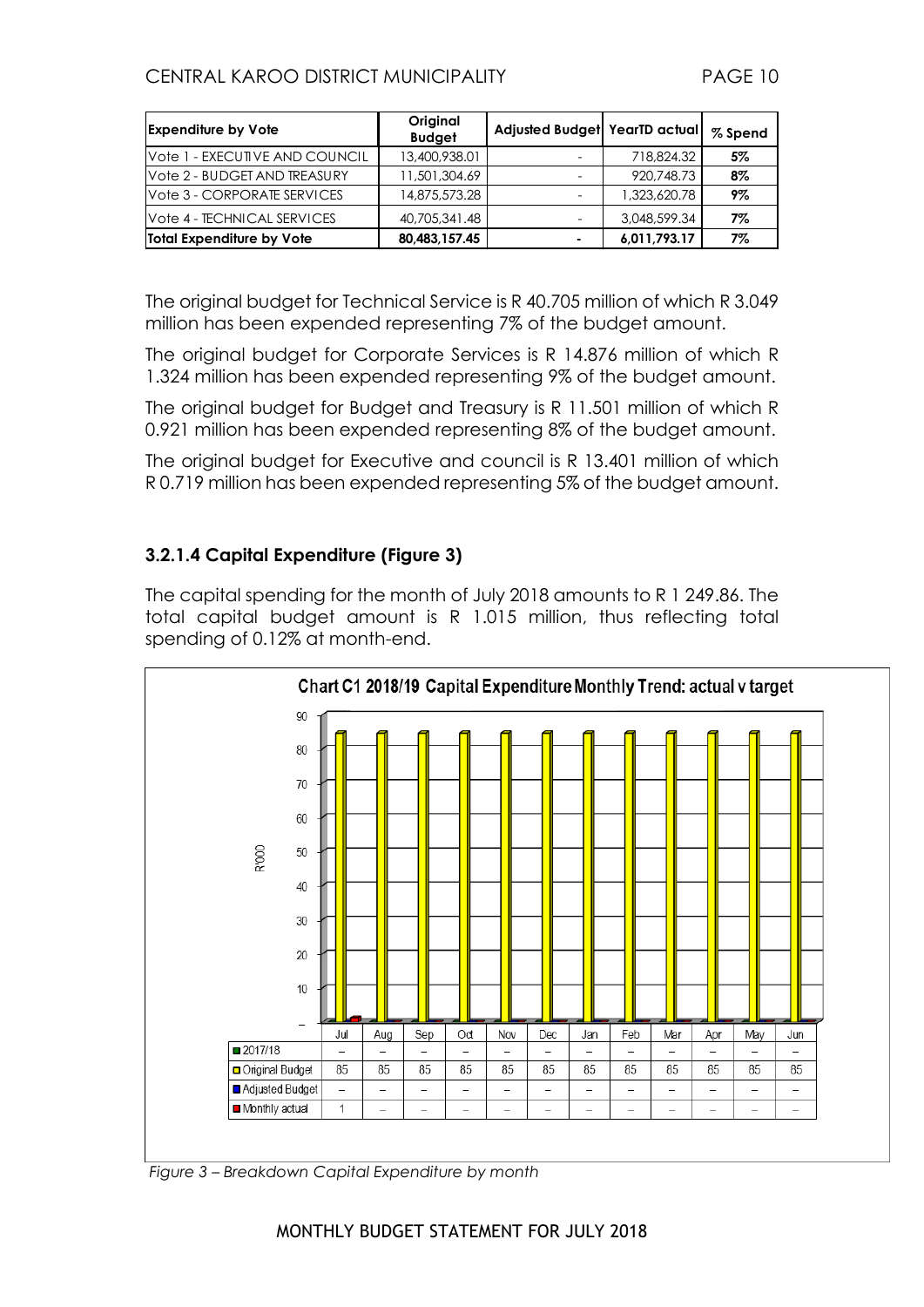#### **3.2.2 Cash Flow**

The detail of this section can be found in Section 4 of this report Table C7 (Cashflow statement). The balance at the end of the month for the cash flow statement amounts to R 10.168 million.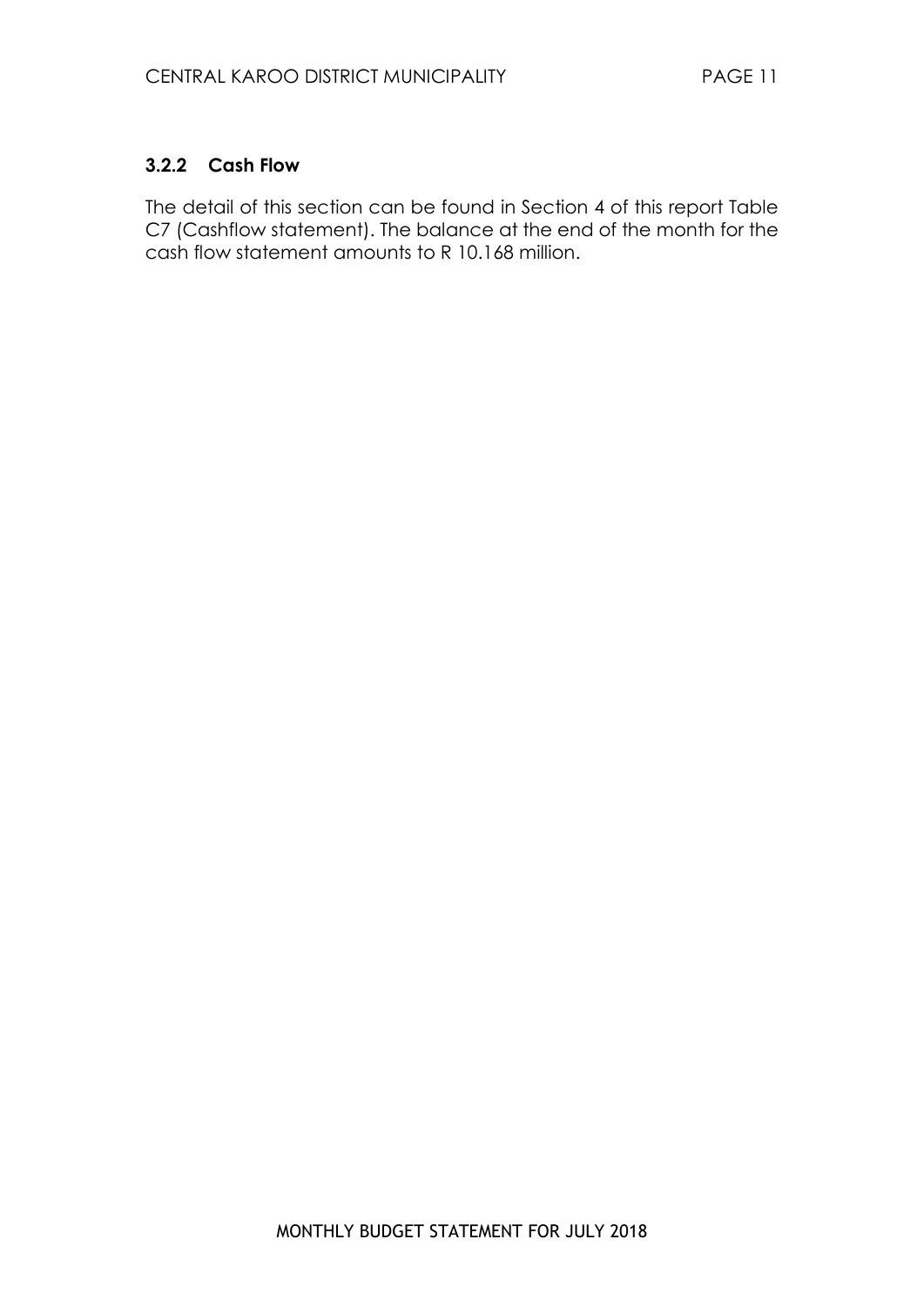### <span id="page-11-0"></span>**Section 4 – In-year budget statement table**

4.1 Monthly budget statements

#### **4.1.1 Table C1: Monthly Budget Statement Summary**

This table provide a summary of the most important information by pulling its information from the other tables to follow.

|                                                   | 2017/18                  |                |                          |                | Budget Year 2018/19     |        |                          |            |                  |
|---------------------------------------------------|--------------------------|----------------|--------------------------|----------------|-------------------------|--------|--------------------------|------------|------------------|
| Description                                       | Audited                  | Original       | Adjusted                 | Monthly        | YearTD                  | YearTD | <b>YTD</b>               | <b>YTD</b> | <b>Full Year</b> |
|                                                   | Outcome                  | <b>Budget</b>  | <b>Budget</b>            | actual         | actual                  | budget | variance                 | variance   | Forecast         |
| R thousands                                       |                          |                |                          |                |                         |        |                          | %          |                  |
| <b>Financial Performance</b>                      |                          |                |                          |                |                         |        |                          |            |                  |
| Property rates                                    |                          | $\overline{a}$ |                          | L.             | L                       |        | ÷.                       |            |                  |
| Service charges                                   |                          |                |                          |                |                         |        |                          |            |                  |
| Investment revenue                                | L.                       | 700            | L.                       | 56             | 56                      | 58     | (3)                      | $-5%$      |                  |
| Transfers and subsidies                           | $\overline{\phantom{0}}$ | 35.883         | $\overline{\phantom{a}}$ | 11,879         | 11,879                  | 2,990  | 8,889                    | 297%       |                  |
| Other own revenue                                 | L                        | 45.314         |                          | 307            | 307                     | 3.776  | (3, 469)                 | $-92%$     |                  |
| <b>Total Revenue (excluding capital transfers</b> | $\overline{a}$           | 81,897         | L.                       | 12,241         | 12,241                  | 6,825  | 5,417                    | 79%        |                  |
| and contributions)                                |                          |                |                          |                |                         |        |                          |            |                  |
| Employ ee costs                                   |                          | 47.419         |                          | 3.048          | 3.048                   | 3.715  | (667)                    | $-18%$     |                  |
| Remuneration of Councillors                       | L.                       | 4,032          | $\overline{a}$           | 314            | 314                     | 336    | (22)                     | $-7%$      |                  |
| Depreciation & asset impairment                   |                          | 432            |                          | ÷              | L                       | 36     | (36)                     | $-100%$    |                  |
| Finance charges                                   |                          | $\overline{a}$ |                          | $\overline{a}$ | $\overline{a}$          |        | L.                       |            |                  |
| Materials and bulk purchases                      |                          | 66             |                          | 10             | 10                      | 5      | 5                        | 87%        |                  |
| Transfers and subsidies                           |                          |                |                          |                |                         |        |                          |            |                  |
| Other expenditure                                 | $\rightarrow$            | 28.535         | ÷,                       | 2,639          | 2,639                   | 2.092  | 547                      | 26%        |                  |
| <b>Total Expenditure</b>                          | -                        | 80,483         |                          | 6,012          | 6,012                   | 6,185  | (173)                    | $-3%$      |                  |
| Surplus/(Deficit)                                 | $\overline{\phantom{0}}$ | 1,414          | $\overline{\phantom{a}}$ | 6,230          | 6,230                   | 640    | 5,590                    | 873%       |                  |
| Transfers and subsidies - capital (monetary alloc | L,                       | $\overline{a}$ | $\overline{\phantom{0}}$ | L              | L,                      |        | L,                       |            |                  |
| Contributions & Contributed assets                | L.                       | L.             | L.                       | L.             | L                       | L.     | L.                       |            |                  |
| Surplus/(Deficit) after capital transfers &       | $\overline{\phantom{0}}$ | 1,414          | $\overline{\phantom{0}}$ | 6,230          | 6,230                   | 640    | 5,590                    | 873%       |                  |
| contributions                                     |                          |                |                          |                |                         |        |                          |            |                  |
| Share of surplus/ (deficit) of associate          | L.                       |                |                          |                |                         |        |                          |            |                  |
| Surplus/ (Deficit) for the year                   |                          | 1,414          | $\overline{a}$           | 6,230          | 6,230                   | 640    | 5,590                    | 873%       |                  |
|                                                   |                          |                |                          |                |                         |        |                          |            |                  |
| Capital expenditure & funds sources               |                          |                |                          |                |                         |        |                          |            |                  |
| Capital expenditure                               |                          | 1,015          |                          | 1              | 1                       | 85     | (83)                     | -99%       |                  |
| Capital transfers recognised                      | ÷,                       | 915            | $\overline{a}$           | $\mathbf{1}$   | $\mathbf{1}$            | 76     | (75)                     | $-98%$     |                  |
| Public contributions & donations                  | $\rightarrow$            | L,             | ۳                        |                | L                       | ۳      | $\overline{\phantom{0}}$ |            |                  |
| Borrow ing                                        |                          |                |                          |                | $\overline{a}$          |        | -                        |            |                  |
| Internally generated funds                        | ۳                        | 100            | ۳                        | ۳              | $\overline{a}$          | 8      | (8)                      | $-100%$    |                  |
| Total sources of capital funds                    |                          | 1,015          |                          | 1              | 1                       | 85     | (83)                     | -99%       |                  |
| <b>Financial position</b>                         |                          |                |                          |                |                         |        |                          |            |                  |
| Total current assets                              | 11,306                   | 8,131          | ۳                        |                | 16,546                  |        |                          |            |                  |
| Total non current assets                          | 17,711                   | 19,260         |                          |                | 18,182                  |        |                          |            |                  |
| Total current liabilities                         | 4,575                    | 5,590          |                          |                | 7,237                   |        |                          |            |                  |
| Total non current liabilities                     | 17,549                   | 20,387         |                          |                | 17,536                  |        |                          |            |                  |
| Community wealth/Equity                           | 6,893                    | 1,414          |                          |                | 9,956                   |        |                          |            |                  |
| <b>Cash flows</b>                                 |                          |                |                          |                |                         |        |                          |            |                  |
| Net cash from (used) operating                    |                          | 1,846          | $\overline{\phantom{0}}$ | 6,230          | 7,192                   |        | (7, 192)                 | #DIV/0!    |                  |
|                                                   |                          | (1,015)        |                          |                |                         |        | 1                        | #DIV/0!    |                  |
| Net cash from (used) investing                    |                          | 106            |                          | (1)<br>-       | (1)                     |        |                          | #DIV/0!    |                  |
| Net cash from (used) financing                    | L                        |                | $\overline{a}$           |                | (11)<br>10,168          | 2,989  | 11                       | $-240%$    | 2,989            |
| Cash/cash equivalents at the month/year end       |                          | 3,925          |                          |                |                         |        | (7, 180)                 |            |                  |
| Debtors & creditors analysis                      | 0-30 Days                | 31-60 Days     | 61-90 Days               | 91-120 Days    | 121-150 Dys 151-180 Dys |        | 181 Dys-<br>1 Yr         | Over 1Yr   | Total            |
| <b>Debtors Age Analysis</b>                       |                          |                |                          |                |                         |        |                          |            |                  |
| Total By Income Source                            | (63)                     | 173            | 29                       | 480            | 27                      | 329    |                          | (1)        | 974              |
| <b>Creditors Age Analysis</b>                     |                          |                |                          |                |                         |        |                          |            |                  |
| <b>Total Creditors</b>                            | 5                        | 98             | 84                       | 45             | 787                     |        |                          |            | 1,018            |
|                                                   |                          |                |                          |                |                         |        |                          |            |                  |

**DC5 Central Karoo - Table C1 Monthly Budget Statement Summary - M01 July**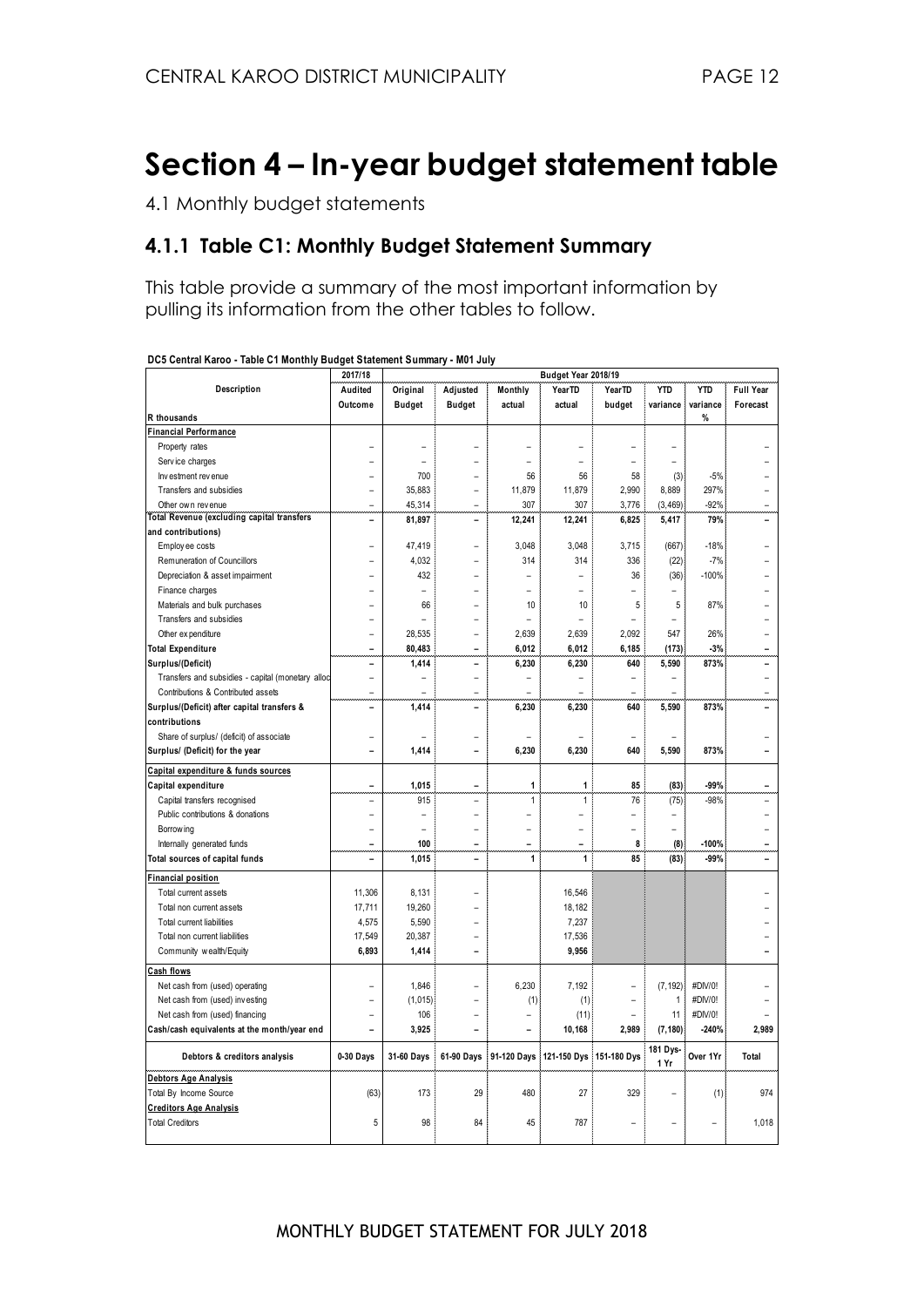#### **4.1.2 Table C2: Monthly Budget Statement - Financial Performance (standard classification)**

This table reflects the operating budget (Financial Performance) in the standard classifications which are the Government Finance Statistics Functions and Sub-functions. These are used by National Treasury to assist the compilation of national and international accounts for comparison purposes, regardless of the unique organisational structures used by the different institutions.

| Description<br>Original<br>Adjusted<br>Ref<br>Audited<br>Monthly<br>YearTD<br>YearTD<br><b>YTD</b><br><b>YTD</b>                                         | <b>Full Year</b> |
|----------------------------------------------------------------------------------------------------------------------------------------------------------|------------------|
| <b>Budget</b><br>Outcome<br><b>Budget</b><br>actual<br>actual<br>budget<br>variance<br>variance                                                          | Forecast         |
| %<br>R thousands<br>$\mathbf{1}$                                                                                                                         |                  |
| Revenue - Functional                                                                                                                                     |                  |
| 40,904<br>12,240<br>12,240<br>3,409<br>8,832<br>259%<br>Governance and administration                                                                    |                  |
| 35,742<br>2,979<br>(2,979)<br>$-100%$<br>Executive and council<br>۳                                                                                      |                  |
| 5,162<br>12,240<br>12,240<br>430<br>11,810<br>2746%<br>Finance and administration<br>۰                                                                   |                  |
| Internal audit<br>÷<br>$\overline{a}$<br>$\equiv$<br>$\overline{a}$<br>۰                                                                                 |                  |
| (2)<br>$-67%$<br>Community and public safety<br>43<br>1<br>1<br>4                                                                                        |                  |
| Community and social services                                                                                                                            |                  |
| Sport and recreation<br>L                                                                                                                                |                  |
| Public safety<br>L.                                                                                                                                      |                  |
| Housing<br>L<br>L,                                                                                                                                       |                  |
| 43<br>1<br>1<br>$-67%$<br>Health<br>4<br>(2)                                                                                                             |                  |
| 40,950<br>3,413<br>$-100%$<br>Economic and environmental services<br>(3, 413)                                                                            |                  |
| Planning and development<br>L.<br>$\overline{a}$<br>÷<br>۰                                                                                               |                  |
| 40,950<br>3,413<br>(3, 413)<br>$-100%$<br>Road transport<br>$\overline{a}$<br>$\overline{a}$                                                             |                  |
| Env ironmental protection                                                                                                                                |                  |
| <b>Trading services</b><br>L                                                                                                                             |                  |
| Energy sources                                                                                                                                           |                  |
| Water management<br>L.                                                                                                                                   |                  |
| Waste water management                                                                                                                                   |                  |
| Waste management<br>L.<br>L,<br>L<br>۰                                                                                                                   |                  |
| Other<br>4<br>۰<br>-                                                                                                                                     |                  |
| $\overline{2}$<br><b>Total Revenue - Functional</b><br>81,897<br>12,241<br>12,241<br>6,825<br>5,417<br>79%<br>$\blacksquare$<br>$\overline{\phantom{a}}$ | $\blacksquare$   |
| <b>Expenditure - Functional</b>                                                                                                                          |                  |
| 28,452<br>2,525<br>2,525<br>2,112<br>413<br>20%<br>Governance and administration<br>$\overline{a}$<br>÷                                                  |                  |
| 8,283<br>631<br>631<br>625<br>1%<br>6<br>Executive and council<br>۰                                                                                      |                  |
| 19,777<br>1,894<br>1,894<br>1,478<br>415<br>28%<br>Finance and administration<br>۰                                                                       |                  |
| 392<br>9<br>$-100%$<br>Internal audit<br>(9)<br>۳<br>÷<br>۰                                                                                              |                  |
| 6,440<br>292<br>292<br>529<br>(237)<br>-45%<br>Community and public safety<br>$\overline{a}$                                                             |                  |
| Community and social services<br>-<br>$\overline{a}$                                                                                                     |                  |
| Sport and recreation<br>L,<br>L<br>÷<br>۳                                                                                                                |                  |
| Public safety<br>1,583<br>69<br>69<br>128<br>(59)<br>$-46%$                                                                                              |                  |
| Housing<br>L.<br>L<br>÷<br>$\overline{\phantom{a}}$                                                                                                      |                  |
| 4,856<br>223<br>223<br>401<br>(178)<br>$-44%$<br>Health                                                                                                  |                  |
| 45,434<br>3,195<br>3,195<br>3,543<br>(348)<br>$-10%$<br>Economic and environmental services<br>$\overline{a}$                                            |                  |
| 3,226<br>146<br>146<br>133<br>13<br>10%<br>Planning and development<br>۰                                                                                 |                  |
| 42,208<br>3,049<br>3,049<br>3,410<br>(361)<br>$-11%$<br>Road transport<br>$\overline{\phantom{a}}$                                                       |                  |
| Env ironmental protection<br>÷<br>÷                                                                                                                      |                  |
| <b>Trading services</b><br>L                                                                                                                             |                  |
| Energy sources                                                                                                                                           |                  |
| Water management<br>L,                                                                                                                                   |                  |
| Waste water management                                                                                                                                   |                  |
| Waste management<br>L,<br>-<br>L<br>۰<br>L,<br>L,                                                                                                        |                  |
| 157<br>Other<br>1<br>(1)<br>$-100%$<br>$\overline{\phantom{0}}$<br>$\overline{\phantom{0}}$<br>۰<br>۰                                                    |                  |
| <b>Total Expenditure - Functional</b><br>3<br>80,483<br>6,012<br>6,012<br>6,185<br>(173)<br>$-3%$<br>$\blacksquare$<br>$\blacksquare$                    | $\blacksquare$   |
| 1,414<br>6,230<br>6,230<br>640<br>5,590<br>873%<br>Surplus/ (Deficit) for the year<br>۰<br>۰                                                             | ۰                |

**DC5 Central Karoo - Table C2 Monthly Budget Statement - Financial Performance (functional classification) - M01 July**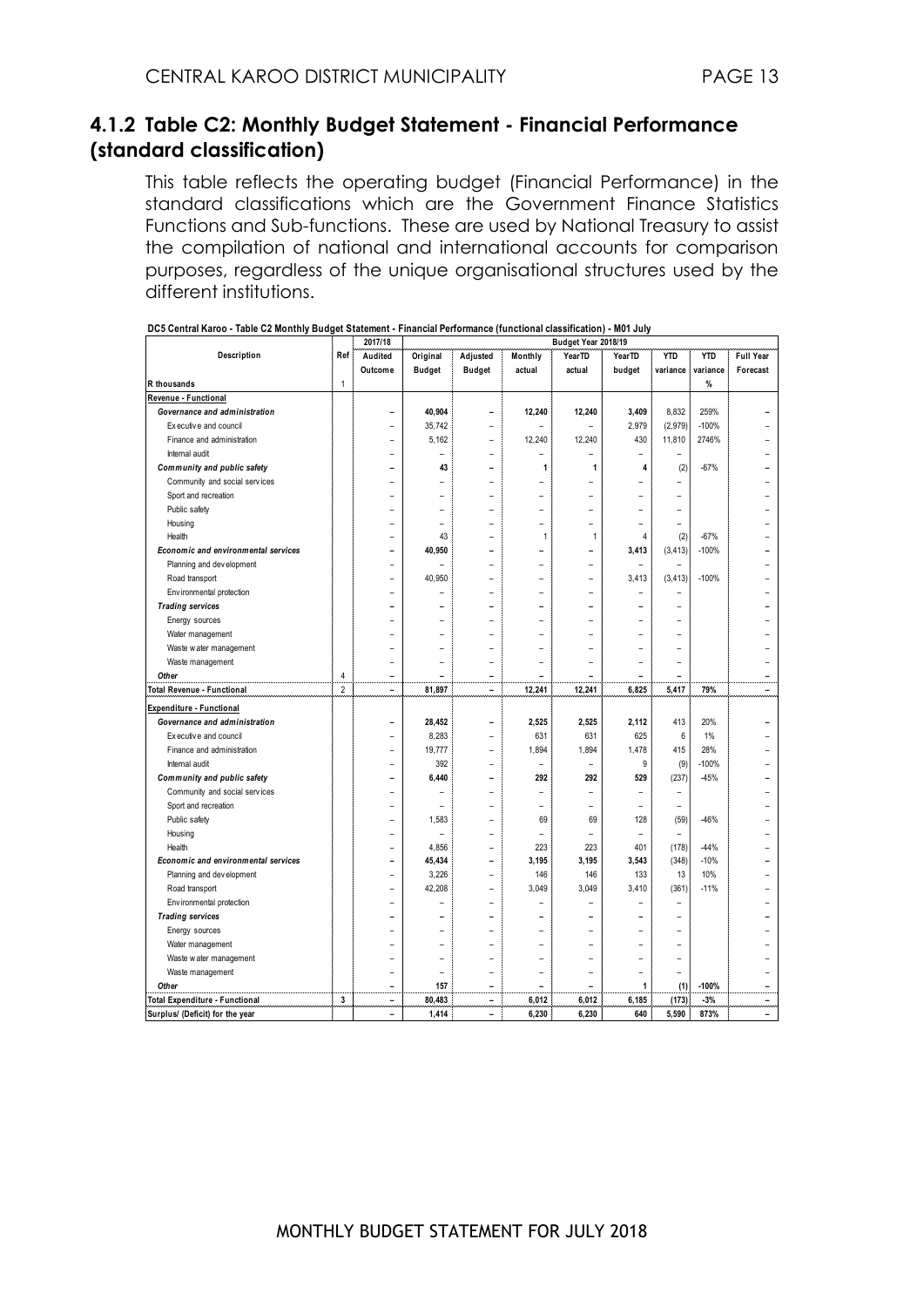#### **4.1.3 Table C3: Monthly Budget Statement - Financial**

The budget is approved by Council on the municipal vote level. The municipal votes reflect the organisational structure of the municipality. On the next paged; as part of Table C3; a table with the sub-votes is also prepared.

| <b>Vote Description</b>          |                | 2017/18 | Budget Year 2018/19 |                          |         |        |        |            |            |                  |  |
|----------------------------------|----------------|---------|---------------------|--------------------------|---------|--------|--------|------------|------------|------------------|--|
|                                  | Ref            | Audited | Original            | Adjusted                 | Monthly | YearTD | YearTD | <b>YTD</b> | <b>YTD</b> | <b>Full Year</b> |  |
|                                  |                | Outcome | Budget              | Budget                   | actual  | actual | budget | variance   | variance   | Forecast         |  |
| R thousands                      |                |         |                     |                          |         |        |        |            | %          |                  |  |
| <b>Revenue by Vote</b>           |                |         |                     |                          |         |        |        |            |            |                  |  |
| Vote 1 - EXECUTIVE AND COUNCIL   |                |         | 35.742              | -                        |         |        | 2.979  | (2,979)    | $-100.0\%$ |                  |  |
| Vote 2 - BUDGET AND TREASURY     |                |         | 5.100               | -                        | 11,941  | 11.941 | 425    | 11,516     | 2709.4%    |                  |  |
| Vote 3 - CORPORATE SERVICES      |                |         | 104                 |                          | 301     | 301    | 9      | 292        | 3385.2%    |                  |  |
| Vote 4 - TECHNICAL SERVICES      |                |         | 40.950              | -                        | ۰       |        | 3.413  | (3, 413)   | $-100.0\%$ |                  |  |
| <b>Total Revenue by Vote</b>     | $\overline{2}$ |         | 81.897              | -                        | 12.241  | 12.241 | 6.825  | 5.417      | 79.4%      |                  |  |
| <b>Expenditure by Vote</b>       |                |         |                     |                          |         |        |        |            |            |                  |  |
| Vote 1 - EXECUTIVE AND COUNCIL   |                | -       | 13.401              | -                        | 719     | 719    | 891    | (173)      | $-19.4%$   |                  |  |
| Vote 2 - BUDGET AND TREASURY     |                |         | 11,501              |                          | 921     | 921    | 955    | (35)       | $-3.6%$    |                  |  |
| Vote 3 - CORPORATE SERVICES      |                |         | 14.876              | -                        | 1.324   | 1,324  | 1,053  | 271        | 25.7%      |                  |  |
| Vote 4 - TECHNICAL SERVICES      |                |         | 40.705              | $\overline{\phantom{a}}$ | 3.049   | 3.049  | 3.285  | (236)      | $-7.2%$    |                  |  |
| <b>Total Expenditure by Vote</b> | $\overline{2}$ |         | 80.483              |                          | 6.012   | 6.012  | 6.185  | (173)      | $-2.8%$    |                  |  |
| Surplus/ (Deficit) for the year  | $\overline{2}$ |         | 1.414               | -                        | 6.230   | 6.230  | 640    | 5.590      | 873.4%     |                  |  |

| DC5 Central Karoo - Table C3 Monthly Budget Statement - Financial Performance (revenue and expenditure by municipal vote) - M01 July |
|--------------------------------------------------------------------------------------------------------------------------------------|
|--------------------------------------------------------------------------------------------------------------------------------------|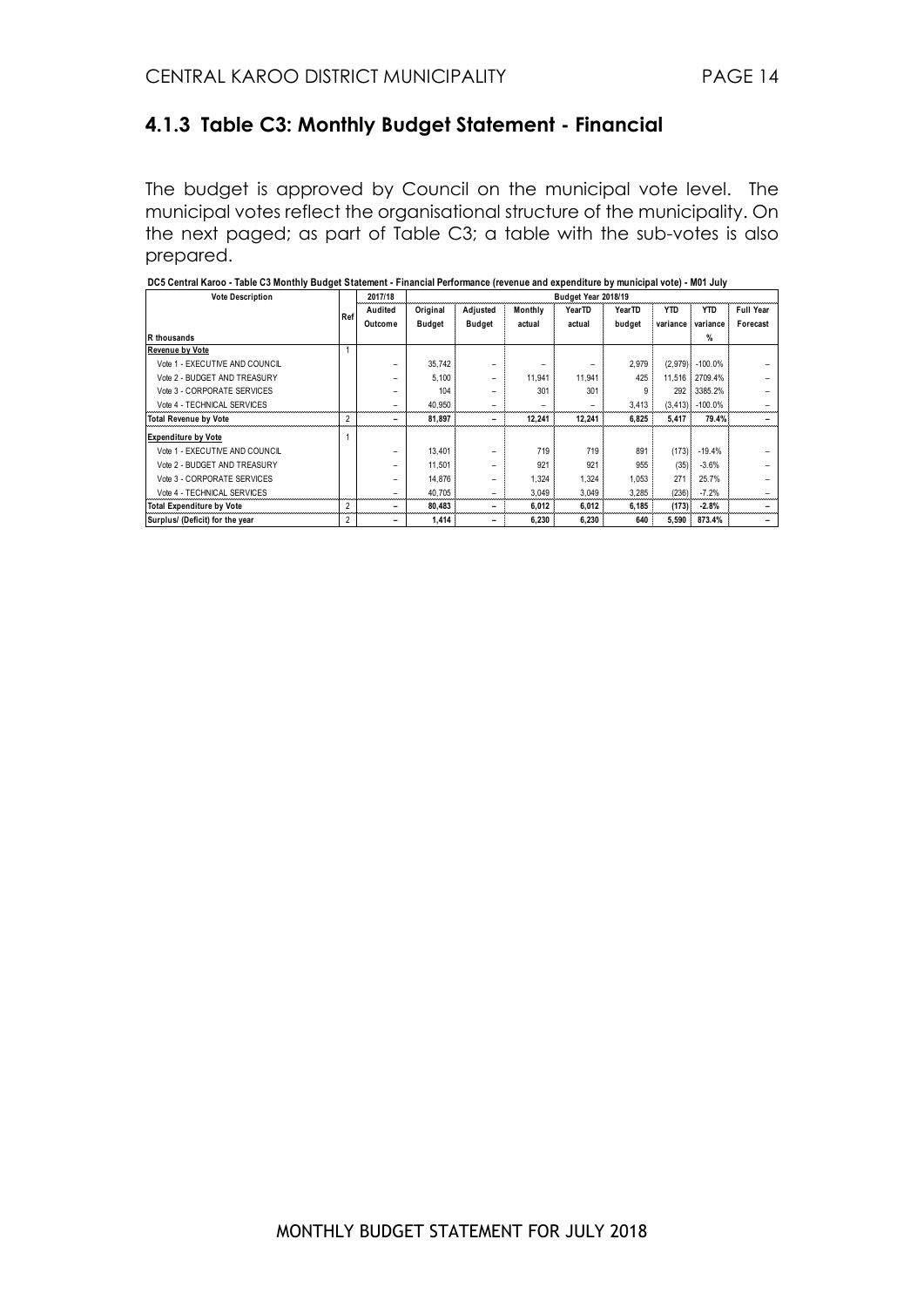#### 4.1.3 Table C3C: Monthly Budget Statement - Financial

| DC5 Central Karoo - Table C3 Monthly Budget Statement - Financial Performance (revenue and expenditure by municipal vote) - A - M01 July |  |  |  |
|------------------------------------------------------------------------------------------------------------------------------------------|--|--|--|
|                                                                                                                                          |  |  |  |

| <b>Vote Description</b>                                | Ref            | 2017/18                  |                |                |                               |                               | Budget Year 2018/19      |                                  |                           |                  |
|--------------------------------------------------------|----------------|--------------------------|----------------|----------------|-------------------------------|-------------------------------|--------------------------|----------------------------------|---------------------------|------------------|
| R thousand                                             |                | Audited                  | Original       | Adjusted       | Monthly                       | YearTD                        | YearTD                   |                                  | YTD variance YTD variance | <b>Full Year</b> |
|                                                        |                | Outcome                  | <b>Budget</b>  | <b>Budget</b>  | actual                        | actual                        | budget                   |                                  | %                         | Forecast         |
| Revenue by Vote                                        | $\mathbf{1}$   |                          |                |                |                               |                               |                          |                                  |                           |                  |
| Vote 1 - EXECUTIVE AND COUNCIL                         |                | $\overline{a}$           | 35,742         |                | ۰                             | $\qquad \qquad$               | 2,979                    | (2,979)                          | $-100%$                   |                  |
| 1.1 - MUNICIPAL MANAGER                                |                |                          | 6,227          |                |                               | ۳                             | 519                      | (519)                            | $-100%$                   |                  |
| 1.2 - COUNCIL GENERAL EXPENSES                         |                |                          | 29,515         |                |                               |                               | 2,460                    | (2,460)                          | $-100%$                   |                  |
| 1.3 - INTERNAL AUDIT                                   |                |                          |                |                |                               |                               |                          |                                  |                           |                  |
| $1.4 - IDP$<br>$1.5 - EDA$                             |                |                          |                |                |                               |                               | ۳                        | ۰                                |                           |                  |
| $1.6 - LED$                                            |                |                          |                |                |                               |                               | ۳                        |                                  |                           |                  |
| 1.7 - STRATEGIC PLANNING                               |                |                          | ٠              |                |                               |                               | ٠                        |                                  |                           |                  |
| Vote 2 - BUDGET AND TREASURY                           |                | $\overline{\phantom{a}}$ | 5,100          | -              | 11,941                        | 11,941                        | 425                      | 11,516                           | 2709%                     |                  |
| 2.1 - FINANCIAL SERVICES                               |                |                          | 4,100          |                | 11,941                        | 11,941                        | 342                      | 11,599                           | 3395%                     |                  |
| 2.2 - DISTRICT COUNCIL LEVIES                          |                |                          |                |                |                               |                               | Ξ                        | ۰                                |                           |                  |
| 2.3 - FINANCE MANAGEMENT GRANT                         |                |                          | 1.000          |                | ۳                             |                               | 83                       | (83)                             | $-100%$                   |                  |
| Vote 3 - CORPORATE SERVICES                            |                | $\overline{a}$           | 104            | -              | 301                           | 301                           | 9                        | 292                              | 3385%                     |                  |
| 3.1 - CORPORATE SERVICES                               |                |                          | 62             |                | 300                           | 300                           | 5                        | 295                              | 5748%                     |                  |
| 3.2 - TOURISM                                          |                |                          |                |                |                               |                               |                          | Ĭ.                               |                           |                  |
| 3.3 - PMU                                              |                |                          |                |                |                               |                               | ÷                        | $\overline{a}$                   |                           |                  |
| 3.4 - ENVIRONMENTAL HEALTH                             |                |                          | 43             |                | $\overline{1}$                | 1                             | $\overline{4}$           | (2)                              | $-67%$                    |                  |
| 3.5 - CIVIL DEFENCE                                    |                |                          |                |                |                               |                               |                          | ۳                                |                           |                  |
| 3.6 - GRANTS AND SUBSIDIES<br>3.7 - WORK FOR WATER     |                |                          | Ξ<br>÷         |                | ۳<br>$\overline{\phantom{0}}$ | ۳<br>$\overline{\phantom{a}}$ | L,<br>L,                 | ۳<br>Ĭ.                          |                           |                  |
|                                                        |                |                          |                |                |                               |                               |                          |                                  |                           |                  |
| Vote 4 - TECHNICAL SERVICES                            |                | $\qquad \qquad -$        | 40,950         | -              | $\sim$                        | $\overline{\phantom{m}}$      | 3,413                    | (3, 413)                         | $-100%$                   |                  |
| 4.1 - ROADS                                            |                |                          | 40,950         |                | $\overline{\phantom{0}}$      | $\overline{\phantom{0}}$      | 3,413                    | (3, 413)                         | $-100%$                   |                  |
| 4.2 - TRANSPORT FUND                                   |                |                          |                |                |                               |                               |                          |                                  |                           |                  |
|                                                        |                |                          |                |                |                               |                               |                          |                                  |                           |                  |
| <b>Total Revenue by Vote</b>                           | $\overline{2}$ | $\overline{\phantom{a}}$ | 81,897         | -              | 12,241                        | 12,241                        | 6,825                    | 5,417                            | 79%                       | ÷                |
| <b>Expenditure by Vote</b>                             | $\overline{1}$ |                          |                |                |                               |                               |                          | ٠                                |                           |                  |
| Vote 1 - EXECUTIVE AND COUNCIL                         |                | ۰                        | 13,401         | $\overline{a}$ | 719                           | 719                           | 891                      | (173)                            | $-19%$                    |                  |
| 1.1 - MUNICIPAL MANAGER                                |                |                          | 4,720          |                | 172<br>376                    | 172<br>376                    | 328<br>394               | (157)                            | -48%                      |                  |
| 1.2 - COUNCIL GENERAL EXPENSES<br>1.3 - INTERNAL AUDIT |                |                          | 4,731<br>724   |                | 25                            | 25                            | 36                       | (18)<br>(11)                     | $-5%$<br>$-31%$           |                  |
| $1.4 -$ IDP                                            |                |                          |                |                | $\overline{\phantom{0}}$      | ۳                             | Ξ                        | $\overline{a}$                   |                           |                  |
| $1.5 - EDA$                                            |                |                          | 30             |                | $\overline{\phantom{a}}$      | $\overline{\phantom{0}}$      | $\mathbf{3}$             | (3)                              | $-100%$                   |                  |
| $1.6 - LED$                                            |                |                          |                |                | ÷                             | $\equiv$                      | ÷                        | $\overline{\phantom{a}}$         |                           |                  |
| 1.7 - STRATEGIC PLANNING                               |                |                          | 3,196          |                | 146                           | 146                           | 130                      | 16                               | 12%                       |                  |
| Vote 2 - BUDGET AND TREASURY                           |                | $\overline{\phantom{0}}$ | 11,501         | -              | 921                           | 921                           | 955                      | $\overline{\phantom{0}}$<br>(35) | $-4%$                     |                  |
| 2.1 - FINANCIAL SERVICES                               |                |                          | 10,730         |                | 908                           | 908                           | 891                      | 16                               | 2%                        |                  |
| 2.2 - DISTRICT COUNCIL LEVIES                          |                |                          |                |                | $\overline{\phantom{a}}$      | $\overline{\phantom{0}}$      | -                        | ٠                                |                           |                  |
| 2.3 - FINANCE MANAGEMENT GRANT                         |                |                          | 771            |                | 13                            | 13                            | 64                       | (51)                             | $-80%$                    |                  |
|                                                        |                |                          |                |                |                               |                               |                          |                                  |                           |                  |
| Vote 3 - CORPORATE SERVICES                            |                | $\overline{\phantom{0}}$ | 14,876         | -              | 1,324                         | 1,324                         | 1.053                    | 271                              | 26%                       |                  |
| 3.1 - CORPORATE SERVICES                               |                |                          | 8,174          |                | 1,031                         | 1,031                         | 515                      | 517                              | 100%                      |                  |
| 3.2 - TOURISM                                          |                |                          | 157            |                | ٠                             | ٠                             | 1                        | (1)                              | $-100%$                   |                  |
| 3.3 - PMU                                              |                |                          |                |                | ٠                             | ٠                             | ۳                        | ۰                                |                           |                  |
| 3.4 - ENVIRONMENTAL HEALTH<br>3.5 - CIVIL DEFENCE      |                |                          | 4,861<br>1,583 |                | 223<br>69                     | 223<br>69                     | 402<br>128               | (179)<br>(59)                    | $-44%$<br>-46%            |                  |
| 3.6 - GRANTS AND SUBSIDIES                             |                |                          |                |                | $\overline{\phantom{0}}$      | $\overline{\phantom{a}}$      | $\overline{\phantom{0}}$ |                                  |                           |                  |
| 3.7 - WORK FOR WATER                                   |                |                          | 100            |                | ÷                             | ۰                             | 8                        | (8)                              | $-100%$                   |                  |
|                                                        |                |                          |                |                |                               |                               |                          | ۰                                |                           |                  |
| Vote 4 - TECHNICAL SERVICES                            |                | $\blacksquare$           | 40,705         | $\overline{a}$ | 3,049                         | 3,049                         | 3,285                    | (236)                            | $-7%$                     |                  |
| 4.1 - ROADS                                            |                |                          | 40,705         |                | 3,049                         | 3,049                         | 3,285                    | (236)                            | $-7%$                     |                  |
| 4.2 - TRANSPORT FUND                                   |                |                          |                |                |                               |                               |                          | ۰                                |                           |                  |
|                                                        |                |                          |                |                |                               |                               |                          |                                  |                           |                  |
| <b>Total Expenditure by Vote</b>                       | 2              | -                        | 80,483         | -              | 6,012                         | 6,012                         | 6,185                    | (173)                            | (0)                       |                  |
| Surplus/ (Deficit) for the year                        | $\overline{2}$ | $\overline{\phantom{0}}$ | 1,414          | -              | 6.230                         | 6.230                         | 640                      | 5,590                            | $\overline{\mathbf{0}}$   | -                |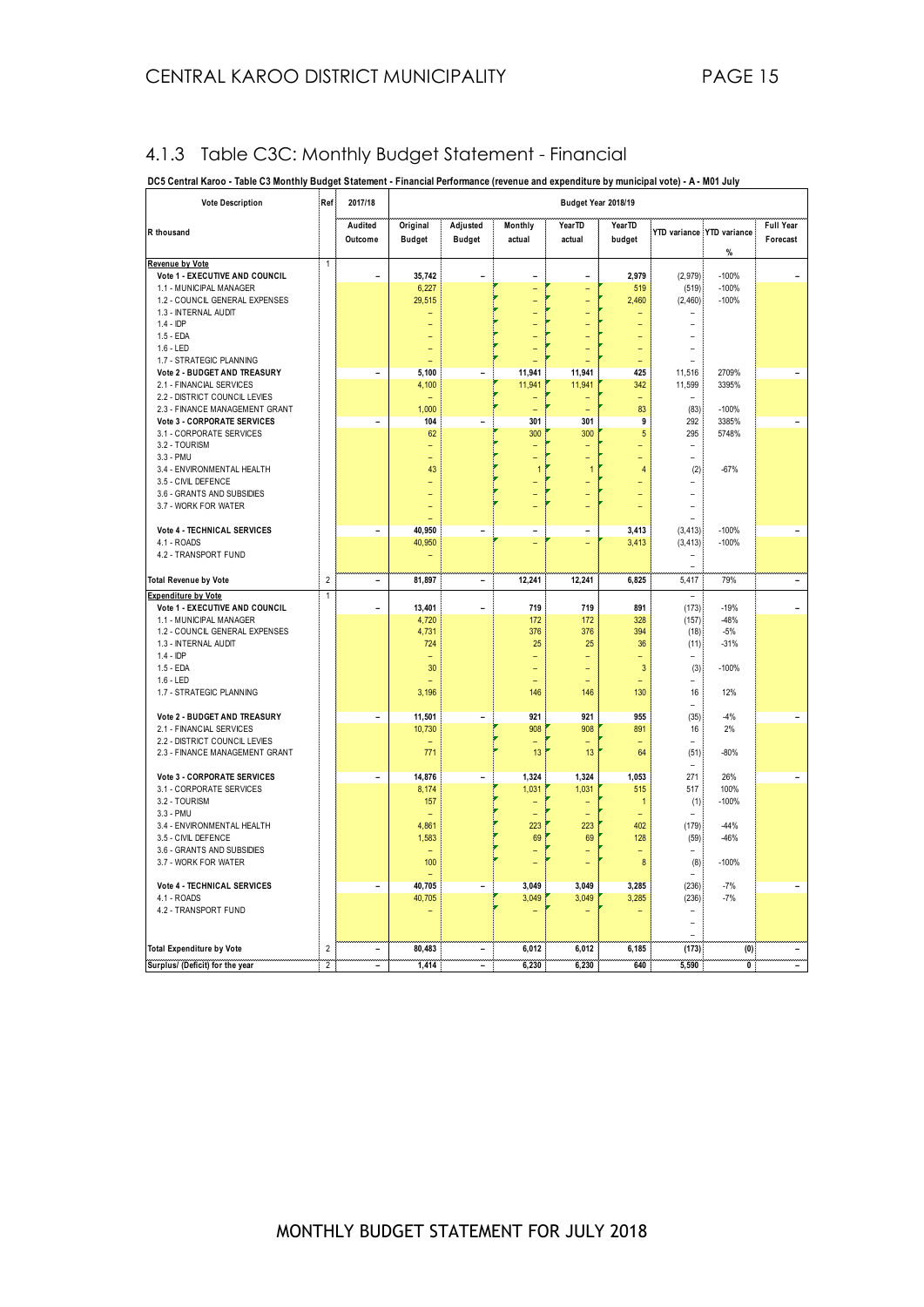#### **4.1.5Table C4: Monthly Budget Statement - Financial Performance (revenue and expenditure)**

This table reflects the operating budget and actual figures of the financial performance. The revenue is specifically set out by source due to the fact that Council approves the revenue budget by source and the expenditure budget by vote.

|                                                                               |     | 2017/18                      |                          |                              |                          | Budget Year 2018/19 |                  |                          |            |                              |
|-------------------------------------------------------------------------------|-----|------------------------------|--------------------------|------------------------------|--------------------------|---------------------|------------------|--------------------------|------------|------------------------------|
| Description                                                                   | Ref | Audited                      | Original                 | Adjusted                     | Monthly                  | YearTD              | YearTD           | <b>YTD</b>               | <b>YTD</b> | <b>Full Year</b>             |
|                                                                               |     | Outcome                      | <b>Budget</b>            | <b>Budget</b>                | actual                   | actual              | budget           | variance                 | variance   | Forecast                     |
| R thousands                                                                   |     |                              |                          |                              |                          |                     |                  |                          | %          |                              |
| Revenue By Source                                                             |     |                              |                          |                              |                          |                     |                  |                          |            |                              |
| Property rates                                                                |     |                              |                          |                              |                          |                     |                  |                          |            |                              |
| Service charges - electricity revenue                                         |     |                              |                          |                              |                          |                     |                  |                          |            |                              |
| Service charges - water revenue                                               |     |                              |                          |                              |                          |                     |                  |                          |            |                              |
| Service charges - sanitation revenue                                          |     |                              |                          |                              |                          |                     |                  |                          |            |                              |
| Service charges - refuse revenue                                              |     |                              |                          |                              |                          |                     |                  | ÷.                       |            |                              |
| Service charges - other                                                       |     |                              | ۳                        |                              | $\overline{\phantom{0}}$ |                     |                  | ٠                        |            |                              |
| Rental of facilities and equipment                                            |     |                              | 100                      |                              |                          |                     | $\boldsymbol{8}$ | (8)                      | $-100%$    |                              |
| Interest earned - external investments                                        |     |                              | 700                      |                              | 56                       | 56                  | 58               | (3)                      | $-5%$      |                              |
| Interest earned - outstanding debtors                                         |     |                              | ٠                        |                              |                          |                     |                  | $\overline{\phantom{0}}$ |            |                              |
| Dividends received                                                            |     |                              | ٠                        |                              |                          |                     |                  |                          |            |                              |
| Fines, penalties and forfeits                                                 |     |                              | ÷                        |                              |                          |                     |                  | ÷.                       |            |                              |
| Licences and permits                                                          |     |                              | ۳                        |                              |                          |                     |                  |                          |            |                              |
| Agency services                                                               |     |                              | 3,947                    |                              | 300                      | 300                 | 329              | (29)                     | $-9%$      |                              |
| Transfers and subsidies                                                       |     |                              | 35,883                   |                              | 11,879                   | 11,879              | 2,990            | 8,889                    | 297%       |                              |
| Other revenue                                                                 |     |                              | 41,267                   |                              | 7                        | 7                   | 3,439            | (3, 432)                 | $-100%$    |                              |
| Gains on disposal of PPE                                                      |     |                              |                          |                              |                          |                     |                  |                          |            |                              |
| Total Revenue (excluding capital transfers and                                |     | $\overline{\phantom{a}}$     | 81,897                   |                              | 12,241                   | 12,241              | 6,825            | 5,417                    | 79%        |                              |
| contributions)                                                                |     |                              |                          |                              |                          |                     |                  |                          |            |                              |
| <b>Expenditure By Type</b>                                                    |     |                              |                          |                              |                          |                     |                  |                          |            |                              |
| Employ ee related costs                                                       |     |                              | 47,419                   |                              | 3,048                    | 3,048               | 3,715            | (667)                    | $-18%$     |                              |
| Remuneration of councillors                                                   |     |                              | 4,032                    |                              | 314                      | 314                 | 336              | (22)                     | $-7%$      |                              |
|                                                                               |     |                              |                          |                              |                          |                     |                  | ۳                        |            |                              |
| Debt impairment                                                               |     |                              | ÷                        |                              |                          |                     | L,               |                          |            |                              |
| Depreciation & asset impairment                                               |     |                              | 432                      |                              |                          |                     | 36               | (36)                     | $-100%$    |                              |
| Finance charges                                                               |     |                              | $\overline{\phantom{0}}$ |                              |                          |                     |                  | $\equiv$                 |            |                              |
| <b>Bulk purchases</b>                                                         |     |                              | $\overline{\phantom{0}}$ |                              |                          |                     |                  | $\overline{\phantom{0}}$ |            |                              |
| Other materials                                                               |     |                              | 66                       |                              | 10                       | 10                  | $\overline{5}$   | 5                        | 87%        |                              |
| Contracted services                                                           |     |                              | 1,406                    |                              | 583                      | 583                 | 117              | 466                      | 398%       |                              |
| Transfers and subsidies                                                       |     |                              |                          |                              | $\overline{\phantom{0}}$ | Ξ                   |                  | ÷,                       |            |                              |
| Other expenditure                                                             |     |                              | 27,128                   |                              | 2,056                    | 2,056               | 1,975            | 81                       | 4%         |                              |
| Loss on disposal of PPE                                                       |     |                              |                          |                              |                          |                     |                  |                          |            |                              |
| <b>Total Expenditure</b>                                                      |     | $\qquad \qquad \blacksquare$ | 80,483                   | $\qquad \qquad \blacksquare$ | 6,012                    | 6,012               | 6,185            | (173)                    | $-3%$      | $\qquad \qquad \blacksquare$ |
|                                                                               |     |                              |                          |                              |                          |                     |                  |                          |            |                              |
| Surplus/(Deficit)<br>rransiers and subsidies - capital (monetary allocations) |     | $\blacksquare$               | 1,414                    | $\blacksquare$               | 6,230                    | 6,230               | 640              | 5,590                    | 0          | $\equiv$                     |
| (National / Provincial and District)                                          |     |                              |                          |                              |                          |                     |                  |                          |            |                              |
| (National / Provincial Departmental Agencies,                                 |     |                              |                          |                              |                          |                     |                  |                          |            |                              |
| Households, Non-profit Institutions, Private Enterprises,                     |     |                              |                          |                              |                          |                     |                  |                          |            |                              |
| Public Corporatons, Higher Educational Institutions)                          |     |                              |                          |                              |                          |                     |                  |                          |            |                              |
| Transfers and subsidies - capital (in-kind - all)                             |     |                              |                          |                              |                          |                     |                  |                          |            |                              |
|                                                                               |     |                              |                          |                              |                          |                     |                  |                          |            |                              |
| Surplus/(Deficit) after capital transfers &                                   |     | $\overline{a}$               | 1,414                    | L.                           | 6,230                    | 6,230               | 640              |                          |            |                              |
| contributions                                                                 |     |                              |                          |                              |                          |                     |                  |                          |            |                              |
| Tax ation                                                                     |     |                              |                          |                              |                          |                     |                  |                          |            |                              |
| Surplus/(Deficit) after taxation                                              |     | $\overline{\phantom{0}}$     | 1,414                    | $\overline{\phantom{0}}$     | 6,230                    | 6,230               | 640              |                          |            |                              |
| Attributable to minorities                                                    |     |                              |                          |                              |                          |                     |                  |                          |            |                              |
| Surplus/(Deficit) attributable to municipality                                |     | $\overline{\phantom{0}}$     | 1,414                    | $\blacksquare$               | 6,230                    | 6,230               | 640              |                          |            | $\blacksquare$               |
| Share of surplus/ (deficit) of associate                                      |     |                              |                          |                              |                          |                     |                  |                          |            |                              |
| Surplus/ (Deficit) for the year                                               |     |                              | 1.414                    |                              | 6.230                    | 6.230               | 640              |                          |            |                              |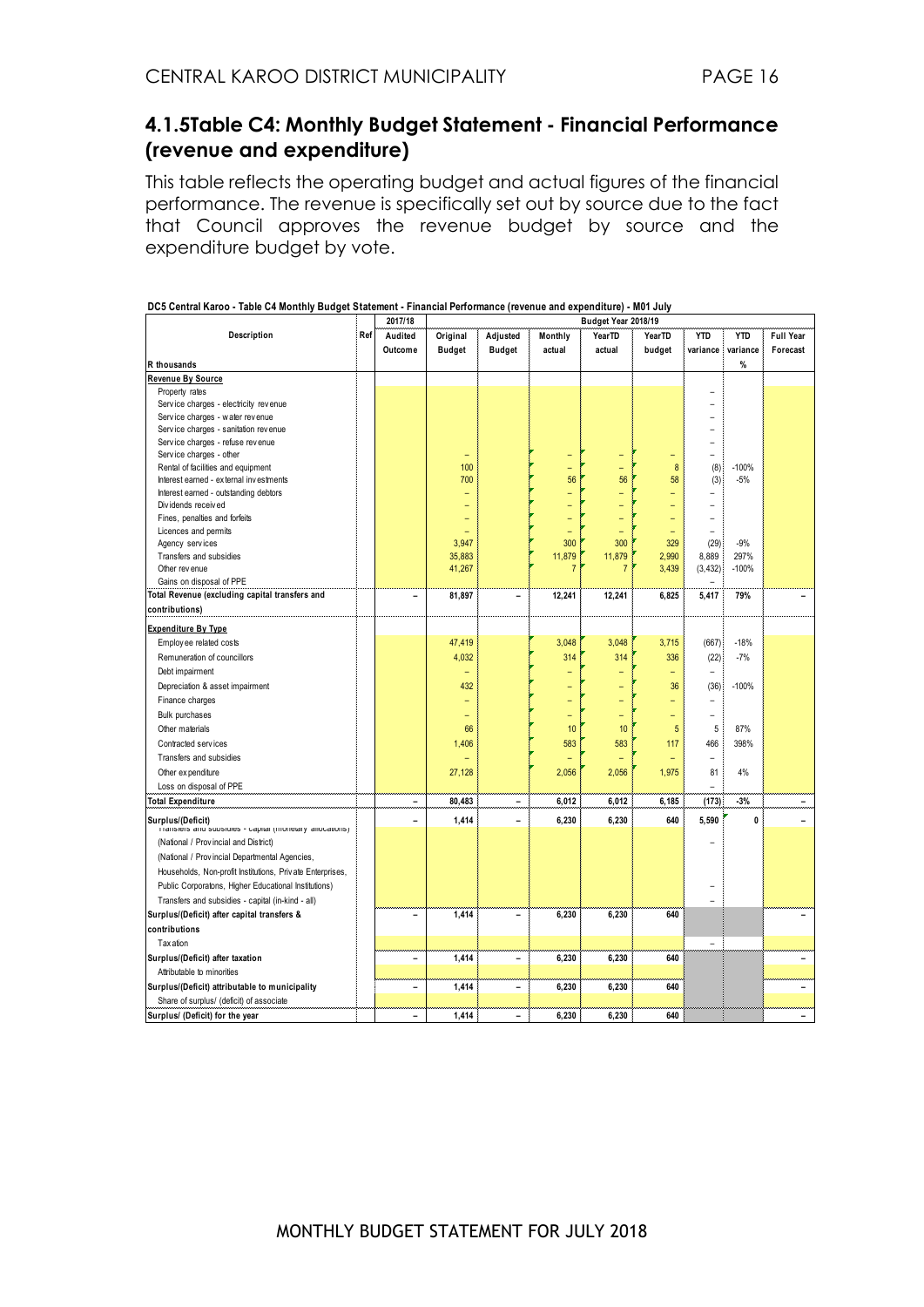#### **4.1.6 Table C5: Monthly Budget Statement - Capital Expenditure (municipal vote, standard classification and funding**)

| DC5 Central Karoo - Table C5 Monthly Budget Statement - Capital Expenditure (municipal vote, functional classification and funding) - M01 July |                |                          |                          |                          |                |                     |                           |                          |            |                          |
|------------------------------------------------------------------------------------------------------------------------------------------------|----------------|--------------------------|--------------------------|--------------------------|----------------|---------------------|---------------------------|--------------------------|------------|--------------------------|
|                                                                                                                                                |                | 2017/18                  |                          |                          |                | Budget Year 2018/19 |                           |                          |            |                          |
| <b>Vote Description</b>                                                                                                                        | Ref            | Audited                  | Original                 | Adjusted                 | Monthly        | YearTD              | YearTD                    | <b>YTD</b>               | <b>YTD</b> | Full Year                |
|                                                                                                                                                |                | Outcome                  | <b>Budget</b>            | <b>Budget</b>            | actual         | actual              | budget                    | variance                 | variance   | Forecast                 |
| R thousands                                                                                                                                    | 1              |                          |                          |                          |                |                     |                           |                          | %          |                          |
| Multi-Year expenditure appropriation                                                                                                           | $\overline{2}$ |                          |                          |                          |                |                     |                           |                          |            |                          |
| Vote 1 - EXECUTIVE AND COUNCIL                                                                                                                 |                |                          |                          |                          |                |                     |                           |                          |            |                          |
| Vote 2 - BUDGET AND TREASURY                                                                                                                   |                |                          |                          |                          |                |                     |                           | L.                       |            |                          |
| Vote 3 - CORPORATE SERVICES                                                                                                                    |                |                          |                          |                          |                |                     |                           |                          |            |                          |
| Vote 4 - TECHNICAL SERVICES                                                                                                                    |                | $\qquad \qquad -$        | ۳                        | ÷                        | ۳              | $\equiv$            | ۳                         | L.                       |            |                          |
| Total Capital Multi-year expenditure                                                                                                           | 4,7            | $\overline{\phantom{0}}$ | $\overline{\phantom{0}}$ |                          | $\overline{a}$ |                     | $\overline{a}$            | $\overline{a}$           |            |                          |
| Single Year expenditure appropriation                                                                                                          | $\overline{2}$ |                          |                          |                          |                |                     |                           |                          |            |                          |
| Vote 1 - EXECUTIVE AND COUNCIL                                                                                                                 |                | $\overline{\phantom{0}}$ | 79                       | $\rightarrow$            | $\equiv$       | ۰                   | $\overline{\mathfrak{c}}$ | (7)                      | $-100%$    |                          |
| Vote 2 - BUDGET AND TREASURY                                                                                                                   |                | -                        | 140                      |                          |                |                     | 12                        | (12)                     | $-100%$    |                          |
| Vote 3 - CORPORATE SERVICES                                                                                                                    |                | $\qquad \qquad -$        | 697                      |                          | 1              | $\mathbf{1}$        | 58                        | (57)                     | $-98%$     |                          |
| Vote 4 - TECHNICAL SERVICES                                                                                                                    |                |                          | 100                      |                          |                |                     | 8                         | (8)                      | $-100%$    |                          |
| Total Capital single-year expenditure                                                                                                          | $\overline{4}$ | $\overline{\phantom{a}}$ | 1,015                    | $\overline{\phantom{a}}$ | $\mathbf{1}$   | $\mathbf{1}$        | 85                        | (83)                     | $-99%$     | -                        |
| <b>Total Capital Expenditure</b>                                                                                                               |                | $\overline{a}$           | 1,015                    | $\overline{a}$           | $\mathbf{1}$   | $\mathbf{1}$        | 85                        | (83)                     | $-99%$     | $\overline{a}$           |
| Capital Expenditure - Functional Classification                                                                                                |                |                          |                          |                          |                |                     |                           |                          |            |                          |
| Governance and administration                                                                                                                  |                |                          | 719                      |                          | 1              | 1                   | 60                        | (59)                     | $-98%$     |                          |
| Executive and council                                                                                                                          |                |                          | 47                       |                          |                |                     | $\overline{4}$            | (4)                      | $-100%$    |                          |
| Finance and administration                                                                                                                     |                |                          | 673                      |                          | 1              | $\mathbf 1$         | 56                        | (55)                     | $-98%$     |                          |
| Internal audit                                                                                                                                 |                |                          | ÷                        |                          |                |                     | ÷                         | ٠                        |            |                          |
| Community and public safety                                                                                                                    |                | $\overline{a}$           | 164                      |                          |                |                     | 14                        | (14)                     | $-100%$    | -                        |
| Community and social services                                                                                                                  |                |                          | ۳                        |                          |                |                     | ۳                         | $\overline{\phantom{0}}$ |            |                          |
| Sport and recreation                                                                                                                           |                |                          | $\overline{\phantom{0}}$ |                          |                |                     | $\overline{\phantom{0}}$  | ٠                        |            |                          |
| Public safety                                                                                                                                  |                |                          | 100                      |                          |                |                     | 8                         | (8)                      | $-100%$    |                          |
| Housing                                                                                                                                        |                |                          |                          |                          |                |                     |                           |                          |            |                          |
| Health                                                                                                                                         |                |                          | 64                       |                          |                |                     | $\sqrt{5}$                | (5)                      | $-100%$    |                          |
| Economic and environmental services                                                                                                            |                | $\overline{\phantom{0}}$ | 132                      |                          |                |                     | 11                        | (11)                     | $-100%$    |                          |
| Planning and development                                                                                                                       |                |                          | 32                       |                          |                |                     | 3                         | (3)                      | $-100%$    |                          |
| Road transport                                                                                                                                 |                |                          | 100                      |                          |                |                     | $\delta$                  | (8)                      | $-100%$    |                          |
| Environmental protection                                                                                                                       |                |                          |                          |                          |                |                     |                           |                          |            |                          |
| <b>Trading services</b>                                                                                                                        |                | $\overline{a}$           | $\overline{\phantom{0}}$ | $\overline{\phantom{0}}$ | $\overline{a}$ | $\overline{a}$      | $\overline{\phantom{0}}$  | $\overline{ }$           |            | $\overline{\phantom{0}}$ |
| Energy sources                                                                                                                                 |                |                          |                          |                          |                |                     |                           |                          |            |                          |
| Water management                                                                                                                               |                |                          |                          |                          |                |                     |                           |                          |            |                          |
| Waste water management                                                                                                                         |                |                          |                          |                          |                |                     |                           |                          |            |                          |
| Waste management                                                                                                                               |                |                          |                          |                          |                |                     |                           |                          |            |                          |
| Other                                                                                                                                          |                |                          |                          |                          |                |                     |                           | $\overline{a}$           |            |                          |
| Total Capital Expenditure - Functional Classification                                                                                          | 3              | $\overline{\phantom{0}}$ | 1,015                    | $\overline{a}$           | $\mathbf{1}$   | 1                   | 85                        | (83)                     | $-99%$     | -                        |
| Funded by:                                                                                                                                     |                |                          |                          |                          |                |                     |                           |                          |            |                          |
| National Government                                                                                                                            |                |                          | 915                      |                          | 1              | $\overline{1}$      |                           |                          | $-98%$     |                          |
| Prov incial Gov ernment                                                                                                                        |                |                          |                          |                          |                |                     | 76                        | (75)                     |            |                          |
|                                                                                                                                                |                |                          |                          |                          |                |                     |                           | $\overline{a}$           |            |                          |
| <b>District Municipality</b><br>Other transfers and grants                                                                                     |                |                          |                          |                          |                |                     | $=$                       | $\rightarrow$            |            |                          |
| Transfers recognised - capital                                                                                                                 |                | $\qquad \qquad -$        | 915                      | $\overline{\phantom{0}}$ | 1              | 1                   | 76                        | (75)                     | $-98%$     |                          |
| Public contributions & donations                                                                                                               | 5              |                          | ۳                        |                          |                |                     |                           | ۳                        |            |                          |
| Borrowing                                                                                                                                      | 6              |                          | ۳                        |                          |                |                     | $\overline{\phantom{0}}$  |                          |            |                          |
| Internally generated funds                                                                                                                     |                |                          | 100                      |                          |                |                     | 8                         | (8)                      | $-100%$    |                          |
| <b>Total Capital Funding</b>                                                                                                                   |                | $\overline{a}$           | 1,015                    |                          | 1              | 1                   | 85                        | (83)                     | $-99%$     | $\overline{\phantom{0}}$ |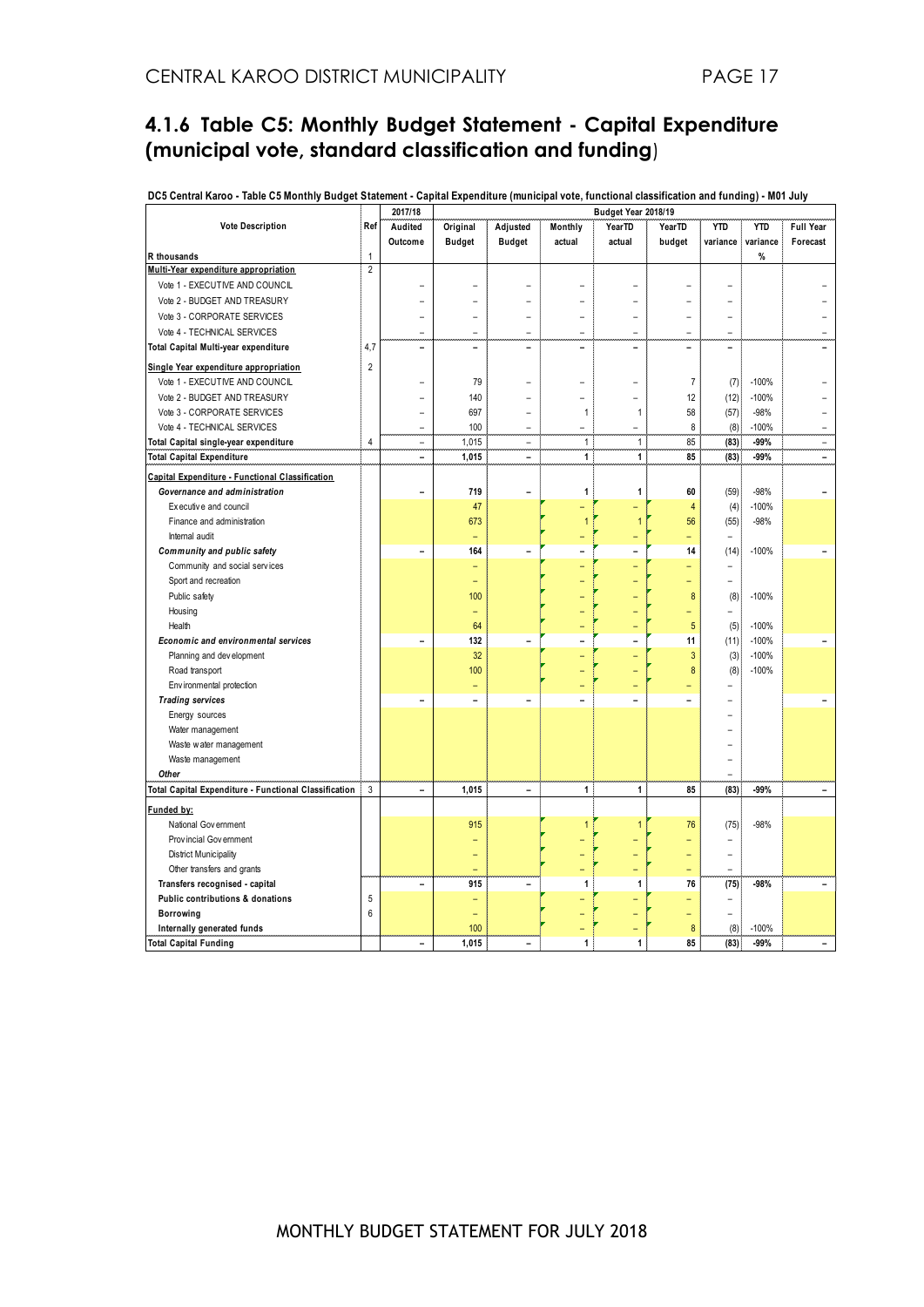#### **4.1.7 Table C6: Monthly Budget Statement – Financial Position**

|                                           |                | 2017/18 | Budget Year 2018/19 |                   |        |                  |  |  |  |
|-------------------------------------------|----------------|---------|---------------------|-------------------|--------|------------------|--|--|--|
| Description                               | Ref            | Audited | Original            | Adjusted          | YearTD | <b>Full Year</b> |  |  |  |
|                                           |                | Outcome | <b>Budget</b>       | <b>Budget</b>     | actual | Forecast         |  |  |  |
| R thousands                               | 1              |         |                     |                   |        |                  |  |  |  |
| <b>ASSETS</b>                             |                |         |                     |                   |        |                  |  |  |  |
| <b>Current assets</b>                     |                |         |                     |                   |        |                  |  |  |  |
| Cash                                      |                | 8,751   | 3,925               |                   | 10,168 |                  |  |  |  |
| Call investment deposits                  |                |         |                     |                   |        |                  |  |  |  |
| Consumer debtors                          |                |         | 2,100               |                   |        |                  |  |  |  |
| Other debtors                             |                | 1,878   | 1,248               |                   | 5,623  |                  |  |  |  |
| Current portion of long-term receiv ables |                |         |                     |                   |        |                  |  |  |  |
| Inv entory                                |                | 677     | 858                 |                   | 756    |                  |  |  |  |
| <b>Total current assets</b>               |                | 11,306  | 8,131               | -                 | 16,546 |                  |  |  |  |
| Non current assets                        |                |         |                     |                   |        |                  |  |  |  |
| Long-term receiv ables                    |                | 10,694  | 10,521              |                   | 10,694 |                  |  |  |  |
| Investments                               |                |         |                     |                   |        |                  |  |  |  |
| Investment property                       |                |         |                     |                   |        |                  |  |  |  |
| Investments in Associate                  |                |         |                     |                   |        |                  |  |  |  |
| Property, plant and equipment             |                | 6,935   | 8,656               |                   | 7,406  |                  |  |  |  |
| Agricultural                              |                |         |                     |                   |        |                  |  |  |  |
| Biological                                |                |         |                     |                   |        |                  |  |  |  |
| Intangible                                |                | 82      | 82                  |                   | 82     |                  |  |  |  |
| Other non-current assets                  |                |         |                     |                   |        |                  |  |  |  |
| Total non current assets                  |                | 17,711  | 19,260              | -                 | 18,182 |                  |  |  |  |
| TOTAL ASSETS                              |                | 29,017  | 27,391              | -                 | 34,729 |                  |  |  |  |
| <b>LIABILITIES</b>                        |                |         |                     |                   |        |                  |  |  |  |
| <b>Current liabilities</b>                |                |         |                     |                   |        |                  |  |  |  |
| Bank ov erdraft                           |                |         |                     |                   |        |                  |  |  |  |
| Borrow ing                                |                | 61      | 39                  |                   | 62     |                  |  |  |  |
| Consumer deposits                         |                |         |                     |                   |        |                  |  |  |  |
| Trade and other pay ables                 |                | 349     | 5,551               |                   | 2,692  |                  |  |  |  |
| Prov isions                               |                | 4,166   |                     |                   | 4,483  |                  |  |  |  |
| <b>Total current liabilities</b>          |                | 4,575   | 5,590               |                   | 7,237  |                  |  |  |  |
| Non current liabilities                   |                |         |                     |                   |        |                  |  |  |  |
| Borrow ing                                |                | 97      | 101                 |                   | 84     |                  |  |  |  |
| Prov isions                               |                | 17,452  | 20,286              |                   | 17,452 |                  |  |  |  |
| Total non current liabilities             |                | 17,549  | 20,387              |                   | 17,536 |                  |  |  |  |
| <b>TOTAL LIABILITIES</b>                  |                | 22,124  | 25,977              |                   | 24,773 |                  |  |  |  |
| <b>NET ASSETS</b>                         | $\overline{2}$ | 6,893   | 1,414               | $\qquad \qquad -$ | 9,956  | -                |  |  |  |
| <b>COMMUNITY WEALTH/EQUITY</b>            |                |         |                     |                   |        |                  |  |  |  |
| Accumulated Surplus/(Deficit)             |                | 6,893   | 1,414               |                   | 9,956  |                  |  |  |  |
| Reserves                                  |                |         |                     |                   |        |                  |  |  |  |
| TOTAL COMMUNITY WEALTH/EQUITY             | 2              | 6,893   | 1,414               |                   | 9,956  |                  |  |  |  |

**DC5 Central Karoo - Table C6 Monthly Budget Statement - Financial Position - M01 July**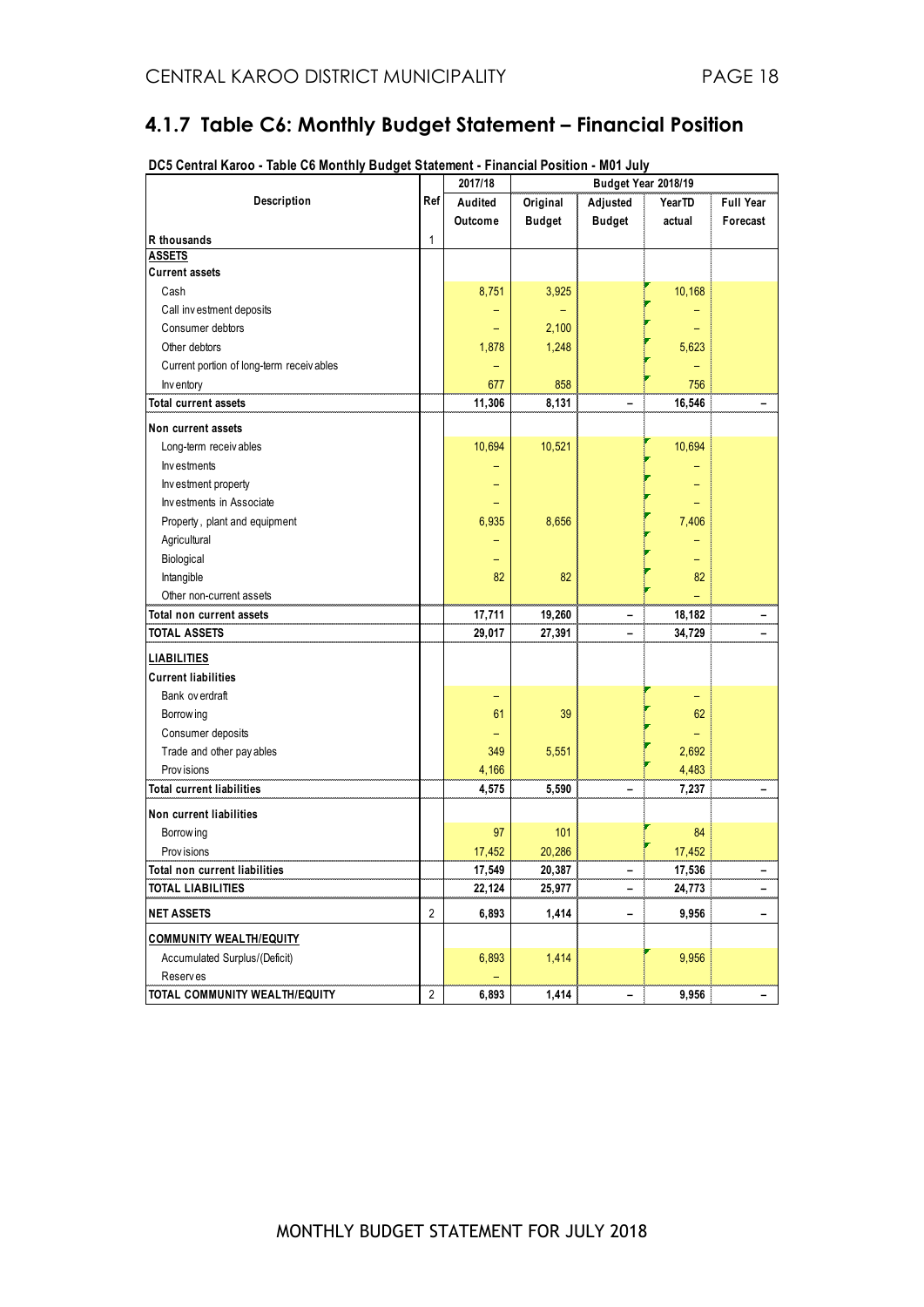### **4.1.8 Table C7: Monthly Budget Statement - Cash Flow**

|                                                   |     | 2017/18                  |               |                          |                          | Budget Year 2018/19 |                          |                          |            |                          |
|---------------------------------------------------|-----|--------------------------|---------------|--------------------------|--------------------------|---------------------|--------------------------|--------------------------|------------|--------------------------|
| Description                                       | Ref | Audited                  | Original      | Adjusted                 | Monthly                  | YearTD              | YearTD                   | <b>YTD</b>               | <b>YTD</b> | Full Year                |
|                                                   |     | Outcome                  | <b>Budget</b> | <b>Budget</b>            | actual                   | actual              | budget                   | variance                 | variance   | Forecast                 |
| R thousands                                       | 1   |                          |               |                          |                          |                     |                          |                          | %          |                          |
| CASH FLOW FROM OPERATING ACTIVITIES               |     |                          |               |                          |                          |                     |                          |                          |            |                          |
| Receipts                                          |     |                          |               |                          |                          |                     |                          |                          |            |                          |
| Property rates                                    |     |                          | -             |                          |                          |                     |                          | ۰                        |            |                          |
| Service charges                                   |     |                          |               |                          |                          |                     |                          |                          |            |                          |
| Other revenue                                     |     |                          | 45,314        |                          | 307                      | 307                 |                          | 307                      | #DIV/0!    |                          |
| Government - operating                            |     |                          | 35,883        |                          | 11,879                   | 11,879              |                          | 11,879                   | #DIV/0!    |                          |
| Government - capital                              |     |                          | -             |                          | -                        | ۳                   |                          | $\overline{\phantom{0}}$ |            |                          |
| Interest                                          |     |                          | 700           |                          | 56                       | 56                  |                          | 56                       | #DIV/0!    |                          |
| Div idends                                        |     |                          | -             |                          | -                        | -                   |                          | ۰                        |            |                          |
| Payments                                          |     |                          |               |                          |                          |                     |                          |                          |            |                          |
| Suppliers and employees                           |     |                          | (52, 922)     |                          | (6, 012)                 | (5,049)             |                          | 5,049                    | #DIV/0!    |                          |
| Finance charges                                   |     |                          | ۳             |                          |                          |                     |                          | ۰                        |            |                          |
| <b>Transfers and Grants</b>                       |     |                          | (27, 128)     |                          |                          |                     |                          |                          |            |                          |
| NET CASH FROM/(USED) OPERATING ACTIVITIES         |     | $\overline{\phantom{0}}$ | 1,846         | $\overline{\phantom{0}}$ | 6,230                    | 7,192               | $\overline{\phantom{0}}$ | (7, 192)                 | #DIV/0!    |                          |
| <b>CASH FLOWS FROM INVESTING ACTIVITIES</b>       |     |                          |               |                          |                          |                     |                          |                          |            |                          |
| Receipts                                          |     |                          |               |                          |                          |                     |                          |                          |            |                          |
| Proceeds on disposal of PPE                       |     |                          | -             |                          |                          |                     |                          |                          |            |                          |
| Decrease (Increase) in non-current debtors        |     |                          |               |                          |                          |                     |                          |                          |            |                          |
| Decrease (increase) other non-current receivables |     |                          |               |                          |                          |                     |                          |                          |            |                          |
| Decrease (increase) in non-current investments    |     |                          | ۳             |                          |                          |                     |                          |                          |            |                          |
| Payments                                          |     |                          |               |                          |                          |                     |                          |                          |            |                          |
| Capital assets                                    |     |                          | (1, 015)      |                          | (1)                      | (1)                 |                          | $\mathbf{1}$             | #DIV/0!    |                          |
| NET CASH FROM/(USED) INVESTING ACTIVITIES         |     |                          | (1, 015)      |                          | (1)                      | (1)                 |                          | 1                        | #DIV/0!    |                          |
| <b>CASH FLOWS FROM FINANCING ACTIVITIES</b>       |     |                          |               |                          |                          |                     |                          |                          |            |                          |
| Receipts                                          |     |                          |               |                          |                          |                     |                          |                          |            |                          |
| Short term loans                                  |     |                          | ۳             |                          |                          |                     |                          | $\overline{\phantom{a}}$ |            |                          |
| Borrow ing long term/refinancing                  |     |                          | ۳             |                          |                          | (11)                |                          | (11)                     | #DIV/0!    |                          |
| Increase (decrease) in consumer deposits          |     |                          | 106           |                          |                          |                     |                          |                          |            |                          |
| Payments                                          |     |                          |               |                          |                          |                     |                          |                          |            |                          |
| Repay ment of borrowing                           |     |                          |               |                          |                          |                     |                          |                          |            |                          |
| <b>NET CASH FROM/(USED) FINANCING ACTIVITIES</b>  |     | -                        | 106           | -                        | $\overline{\phantom{0}}$ | (11)                | $\overline{\phantom{0}}$ | 11                       | #DIV/0!    | $\overline{\phantom{0}}$ |
| NET INCREASE/ (DECREASE) IN CASH HELD             |     | ۰                        | 936           | $\overline{a}$           | 6,228                    | 7,180               |                          |                          |            |                          |
| Cash/cash equivalents at beginning:               |     |                          | 2,989         |                          |                          | 2,989               | 2,989                    |                          |            | 2,989                    |
| Cash/cash equivalents at month/year end:          |     | $\equiv$                 | 3,925         |                          |                          | 10,168              | 2,989                    |                          |            | 2.989                    |

#### <span id="page-18-0"></span>**DC5 Central Karoo - Table C7 Monthly Budget Statement - Cash Flow - M01 July**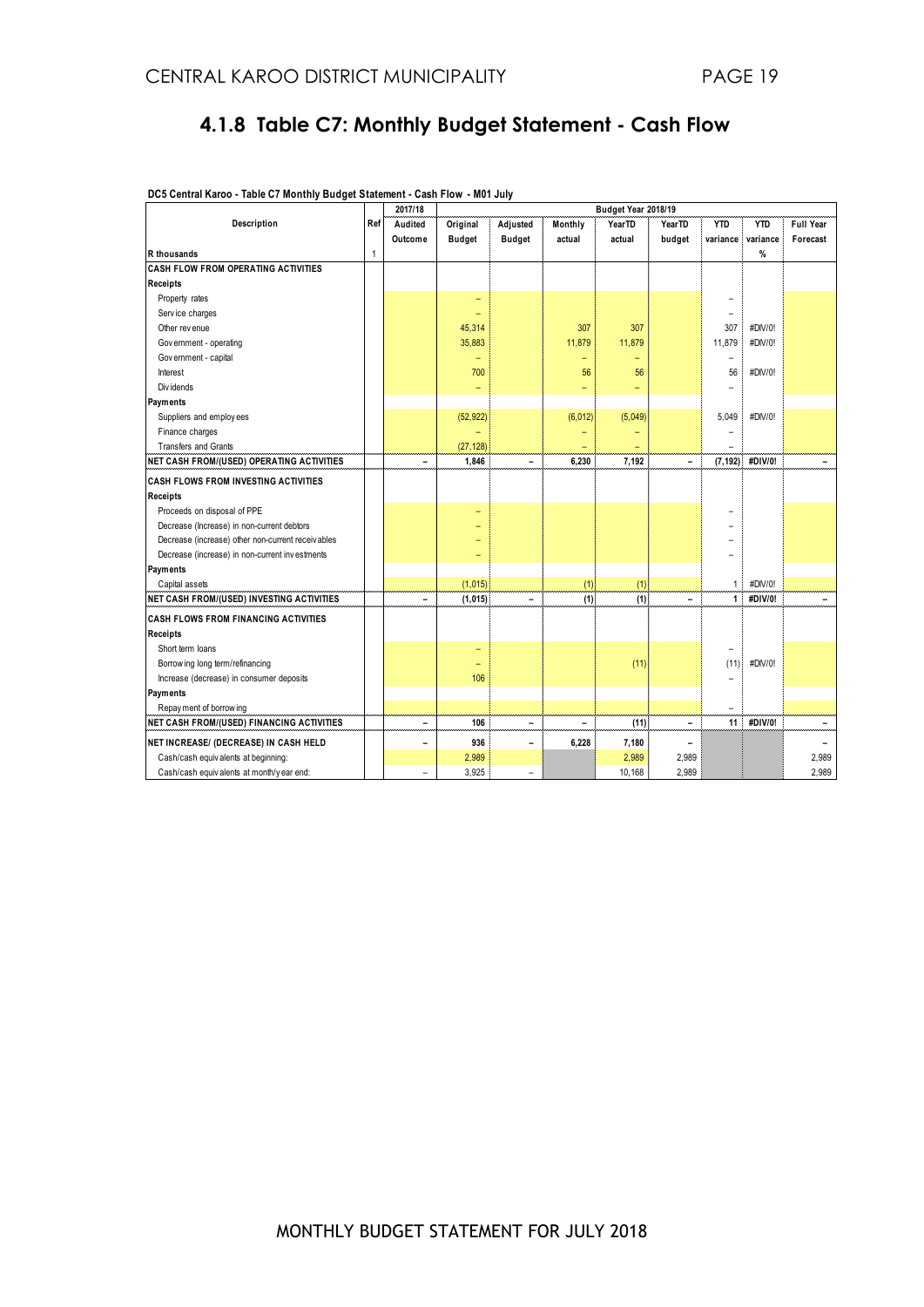## **PART 2 – SUPPORTING DOCUMENTATION**

### <span id="page-19-0"></span>**Section 5–Debtors' analysis**

#### **5.1 Supporting Table SC3**

**DC5 Central Karoo - Supporting Table SC3 Monthly Budget Statement - aged debtors - M01 July**

| Description                                                             |                   |           | Budget Year 2018/19 |    |     |    |     |                                                             |          |                          |                          |                                                                            |                                                          |
|-------------------------------------------------------------------------|-------------------|-----------|---------------------|----|-----|----|-----|-------------------------------------------------------------|----------|--------------------------|--------------------------|----------------------------------------------------------------------------|----------------------------------------------------------|
| R thousands                                                             | <b>NT</b><br>Code | 0-30 Days | 31-60 Days          |    |     |    |     | 61-90 Days 91-120 Days 121-150 Dys 151-180 Dys 181 Dys-1 Yr | Over 1Yr | Total                    | Total<br>over 90<br>days | <b>Actual Bad</b><br><b>Debts Written</b><br>Off against<br><b>Debtors</b> | Impairment -<br>Bad Debts i.t.o<br><b>Council Policy</b> |
| Debtors Age Analysis By Income Source                                   |                   |           |                     |    |     |    |     |                                                             |          |                          |                          |                                                                            |                                                          |
| Trade and Other Receivables from Exchange Transactions - Water          | 1200              |           |                     |    |     |    |     |                                                             |          |                          |                          |                                                                            |                                                          |
| Trade and Other Receivables from Exchange Transactions - Electricity    | 1300              |           |                     |    |     |    |     |                                                             |          | $\overline{\phantom{a}}$ | $\overline{\phantom{0}}$ |                                                                            |                                                          |
| Receivables from Non-exchange Transactions - Property Rates             | 1400              |           |                     |    |     |    |     |                                                             |          |                          |                          |                                                                            |                                                          |
| Receivables from Exchange Transactions - Waste Water Management         | 1500              |           |                     |    |     |    |     |                                                             |          |                          |                          |                                                                            |                                                          |
| Receivables from Exchange Transactions - Waste Management               | 1600              |           |                     |    |     |    |     |                                                             |          |                          | ۰                        |                                                                            |                                                          |
| Receivables from Exchange Transactions - Property Rental Debtors        | 1700              |           |                     |    |     |    |     |                                                             |          |                          | $\overline{\phantom{0}}$ |                                                                            |                                                          |
| Interest on Arrear Debtor Accounts                                      | 1810              |           |                     |    |     |    |     |                                                             |          |                          |                          |                                                                            |                                                          |
| Recoverable unauthorised, irregular, fruitless and wasteful expenditure | 1820              |           |                     |    |     |    |     |                                                             |          |                          |                          |                                                                            |                                                          |
| Other                                                                   | 1900              | (63)      | 173                 | 29 | 480 | 27 | 329 | $\overline{\phantom{0}}$                                    | (1)      | 974                      | 835                      |                                                                            |                                                          |
| <b>Total By Income Source</b>                                           | 2000              | (63)      | 173                 | 29 | 480 | 27 | 329 | $\blacksquare$                                              | (1)      | 974                      | 835                      | -                                                                          |                                                          |
| 2017/18 - totals only                                                   |                   |           |                     |    |     |    |     |                                                             |          | $\overline{\phantom{0}}$ | $\overline{\phantom{a}}$ |                                                                            |                                                          |
| Debtors Age Analysis By Customer Group                                  |                   |           |                     |    |     |    |     |                                                             |          |                          |                          |                                                                            |                                                          |
| Organs of State                                                         | 2200              |           |                     |    |     |    |     |                                                             |          |                          |                          |                                                                            |                                                          |
| Commercial                                                              | 2300              |           |                     |    |     |    |     |                                                             |          |                          |                          |                                                                            |                                                          |
| Households                                                              | 2400              |           |                     |    |     |    |     |                                                             |          |                          |                          |                                                                            |                                                          |
| Other                                                                   | 2500              | (63)      | 173                 | 29 | 480 | 27 | 329 | $\overline{\phantom{0}}$                                    | (1)      | 974                      | 835                      |                                                                            |                                                          |
| <b>Total By Customer Group</b>                                          | 2600              | (63)      | 173                 | 29 | 480 | 27 | 329 | $\overline{\phantom{a}}$                                    | (1)      | 974                      | 835                      |                                                                            | -                                                        |

Table SC3 is the only debtors report required by the MBRR.

### **5.2 Supporting Table SC4**

|                                                |           |         | Budget Year 2018/19 |         |          |          |          |            |        |       |                  |  |  |
|------------------------------------------------|-----------|---------|---------------------|---------|----------|----------|----------|------------|--------|-------|------------------|--|--|
| Description<br>Code                            | <b>NT</b> | 0 -     | $31 -$              | 61 -    | $91 -$   | $121 -$  | $151 -$  | 181 Days - | Over 1 | Total | totals for chart |  |  |
| R thousands                                    |           | 30 Days | 60 Days             | 90 Days | 120 Days | 150 Days | 180 Days | 1 Year     | Year   |       | (same period)    |  |  |
| <b>Creditors Age Analysis By Customer Type</b> |           |         |                     |         |          |          |          |            |        |       |                  |  |  |
| <b>Bulk Electricity</b>                        | 0100      |         |                     |         |          |          |          |            |        | -     |                  |  |  |
| <b>Bulk Water</b>                              | 0200      |         |                     |         |          |          |          |            |        | -     |                  |  |  |
| <b>PAYE</b> deductions                         | 0300      |         |                     |         |          |          |          |            |        | -     |                  |  |  |
| VAT (output less input)                        | 0400      |         |                     |         |          |          |          |            |        | -     |                  |  |  |
| Pensions / Retirement deductions               | 0500      |         |                     |         |          |          |          |            |        | -     |                  |  |  |
| Loan repay ments                               | 0600      |         |                     |         |          |          |          |            |        | -     |                  |  |  |
| <b>Trade Creditors</b>                         | 0700      |         |                     |         |          |          |          |            |        | -     |                  |  |  |
| <b>Auditor General</b>                         | 0800      |         |                     |         |          |          |          |            |        | -     |                  |  |  |
| Other                                          | 0900      | 5       | 98                  | 84      | 45       | 787      |          |            |        | 1,018 |                  |  |  |
| <b>Total By Customer Type</b>                  | 1000      | 5       | 98                  | 84      | 45       | 787      |          | -          |        | 1,018 |                  |  |  |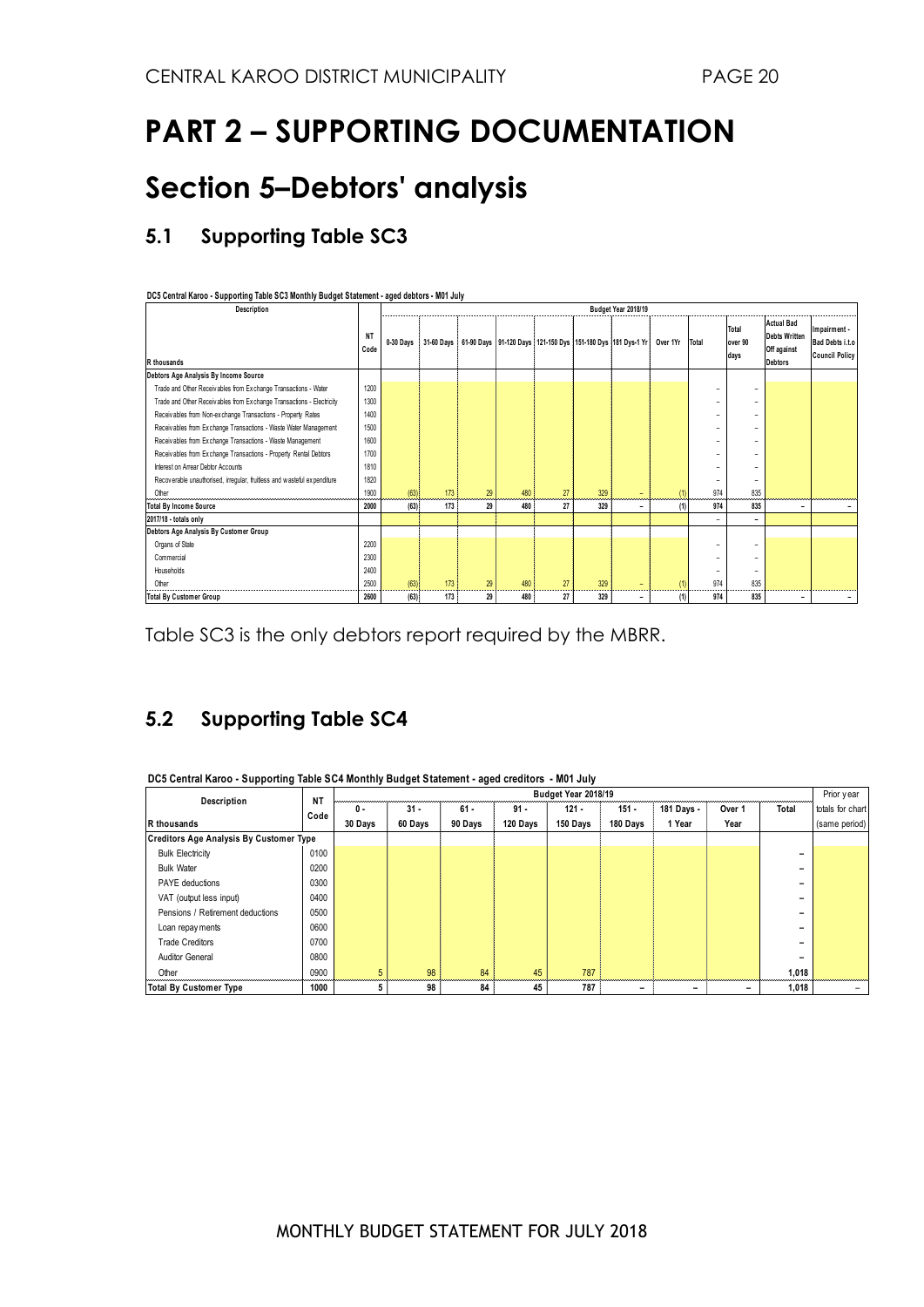## <span id="page-20-0"></span>**Section 6 – Allocation and grant receipts and expenditure**

#### **6.1Supporting Table SC6 – Grant receipts**

| DC5 Central Karoo - Supporting Table SC6 Monthly Budget Statement - transfers and grant receipts  - M01 July |             |                          |                          |                          |                          |                          |                          |                              |            |                          |
|--------------------------------------------------------------------------------------------------------------|-------------|--------------------------|--------------------------|--------------------------|--------------------------|--------------------------|--------------------------|------------------------------|------------|--------------------------|
|                                                                                                              |             | 2017/18                  |                          |                          |                          | Budget Year 2018/19      |                          |                              |            |                          |
| Description                                                                                                  | Ref         | Audited                  | Original                 | Adjusted                 | Monthly                  | YearTD                   | YearTD                   | <b>YTD</b>                   | <b>YTD</b> | <b>Full Year</b>         |
|                                                                                                              |             | Outcome                  | <b>Budget</b>            | <b>Budget</b>            | actual                   | actual                   | budget                   | variance                     | variance   | Forecast                 |
| R thousands                                                                                                  |             |                          |                          |                          |                          |                          |                          |                              | $\%$       |                          |
| <b>RECEIPTS:</b>                                                                                             | 1,2         |                          |                          |                          |                          |                          |                          |                              |            |                          |
| <b>Operating Transfers and Grants</b>                                                                        |             |                          |                          |                          |                          |                          |                          |                              |            |                          |
| <b>National Government:</b>                                                                                  |             |                          | 32,883                   |                          | 11,879                   | 11,879                   | 2,740                    | 9,330                        | 340.5%     |                          |
| Local Government Equitable Share                                                                             |             |                          | 28,502                   |                          | 11,879                   | 11,879                   | 2,375                    | 9,504                        | 400.1%     |                          |
| FMG - Internship Training                                                                                    |             |                          | 1,000                    |                          |                          |                          | 83                       |                              |            |                          |
| EPWP Incentive                                                                                               |             |                          | 1,013                    |                          |                          |                          | 84                       |                              |            |                          |
| Municipal Systems Improvement                                                                                |             |                          |                          |                          |                          |                          |                          |                              |            |                          |
| Work for Water                                                                                               |             |                          | ۰                        |                          |                          |                          |                          |                              |            |                          |
| Municipal Infrastructure Grant                                                                               | $\mathsf 3$ |                          |                          |                          |                          |                          | ÷                        |                              |            |                          |
| Rural Asset Management Grant                                                                                 |             |                          | 1,728                    |                          |                          |                          | 144                      | (144)                        | $-100.0%$  |                          |
| <b>Finance Management</b>                                                                                    |             |                          |                          |                          |                          |                          |                          |                              |            |                          |
| Provincial Government                                                                                        |             |                          |                          |                          |                          |                          | ÷                        |                              |            |                          |
| <b>Disaster Management</b>                                                                                   |             |                          | ۰                        |                          |                          |                          | ÷                        | ÷,                           |            |                          |
| <b>WC - FMG CAPACITY</b>                                                                                     |             |                          | 280                      |                          |                          |                          | 23                       |                              |            |                          |
| <b>WP Financial Management Support Grant</b>                                                                 |             |                          | 360                      |                          |                          |                          | 30                       | (30)                         | $-100.0%$  |                          |
| <b>Provincial Government:</b>                                                                                |             | $\overline{\phantom{a}}$ | $\overline{\phantom{a}}$ | $\blacksquare$           | $\blacksquare$           | $\overline{\phantom{0}}$ | $\overline{a}$           | $\qquad \qquad \blacksquare$ |            | $\blacksquare$           |
|                                                                                                              |             |                          |                          |                          |                          |                          |                          | L,                           |            |                          |
|                                                                                                              |             |                          |                          |                          |                          |                          |                          |                              |            |                          |
| <b>District Municipality:</b>                                                                                |             | $\overline{\phantom{0}}$ | $\overline{\phantom{a}}$ | $\overline{\phantom{a}}$ | $\overline{\phantom{a}}$ | $\overline{\phantom{a}}$ | $\overline{\phantom{a}}$ | $\overline{\phantom{a}}$     |            | $\overline{\phantom{0}}$ |
| [insert description]                                                                                         |             |                          |                          |                          |                          |                          |                          | ÷,<br>÷,                     |            |                          |
| Other grant providers:                                                                                       |             | ÷,                       | 3,000                    | $\overline{\phantom{a}}$ | $\overline{a}$           | ÷,                       | 250                      | (250)                        | $-100.0%$  | $\overline{a}$           |
| <b>CHIETA</b>                                                                                                |             |                          |                          |                          |                          |                          | ۰                        |                              |            |                          |
| <b>Doringveld</b>                                                                                            |             |                          |                          |                          |                          | ÷                        | ÷                        |                              |            |                          |
| <b>LG SETA</b>                                                                                               |             |                          |                          |                          |                          | ٠                        | -                        |                              |            |                          |
| Audit fee                                                                                                    |             |                          | 3,000                    |                          |                          | Ē.                       | 250                      |                              |            |                          |
|                                                                                                              |             |                          |                          |                          |                          |                          |                          |                              |            |                          |
|                                                                                                              |             |                          |                          |                          |                          |                          |                          |                              |            |                          |
|                                                                                                              |             |                          |                          |                          |                          |                          |                          |                              |            |                          |
| <b>Total Operating Transfers and Grants</b>                                                                  | $\sqrt{5}$  | $\overline{\phantom{a}}$ | 35,883                   | $\overline{\phantom{a}}$ | 11,879                   | 11,879                   | 2,990                    | 9,080                        | 303.6%     | $\overline{\phantom{0}}$ |
| <b>Capital Transfers and Grants</b>                                                                          |             |                          |                          |                          |                          |                          |                          |                              |            |                          |
| <b>National Government:</b>                                                                                  |             | L.                       | L,                       |                          | L,                       | L,                       |                          |                              |            |                          |
|                                                                                                              |             |                          |                          |                          |                          |                          |                          | ۳                            |            |                          |
|                                                                                                              |             |                          |                          |                          |                          |                          |                          |                              |            |                          |
|                                                                                                              |             |                          |                          |                          |                          |                          |                          |                              |            |                          |
| Other capital transfers [insert description]                                                                 |             |                          |                          |                          |                          |                          |                          | ۳                            |            |                          |
| Provincial Government:                                                                                       |             | $\overline{a}$           | $\overline{a}$           | $\overline{a}$           | $\overline{a}$           | $\overline{a}$           | $\overline{a}$           | L.                           |            | ÷,                       |
| [insert description]                                                                                         |             |                          |                          |                          |                          |                          |                          | L,                           |            |                          |
|                                                                                                              |             |                          |                          |                          |                          |                          |                          |                              |            |                          |
|                                                                                                              |             |                          |                          |                          |                          |                          |                          | ۳                            |            |                          |
| <b>District Municipality:</b>                                                                                |             | $\overline{\phantom{a}}$ | $\overline{a}$           | $\overline{\phantom{a}}$ | $\blacksquare$           | $\overline{\phantom{0}}$ | ÷,                       | $\overline{\phantom{m}}$     |            | ÷,                       |
| [insert description]                                                                                         |             |                          |                          |                          |                          |                          |                          | $\overline{\phantom{0}}$     |            |                          |
|                                                                                                              |             |                          |                          |                          |                          |                          |                          | ٠                            |            |                          |
| Other grant providers:                                                                                       |             | ÷,                       | $\overline{a}$           | $\frac{1}{2}$            | $\frac{1}{2}$            | $\overline{\phantom{0}}$ | $\overline{a}$           | $\overline{\phantom{0}}$     |            | $\overline{\phantom{a}}$ |
| [insert description]                                                                                         |             |                          |                          |                          |                          |                          |                          | ۳                            |            |                          |
|                                                                                                              |             |                          |                          |                          |                          |                          |                          |                              |            |                          |
|                                                                                                              |             |                          |                          |                          |                          |                          |                          |                              |            |                          |
| <b>Total Capital Transfers and Grants</b>                                                                    | 5           | $\overline{\phantom{0}}$ | $\overline{\phantom{0}}$ | $\overline{\phantom{a}}$ |                          |                          | ۳                        | L.                           |            | $\overline{\phantom{0}}$ |
| TOTAL RECEIPTS OF TRANSFERS & GRANTS                                                                         | 5           | $\overline{\phantom{a}}$ | 35,883                   | $\overline{\phantom{a}}$ | 11,879                   | 11,879                   | 2,990                    | 9,080                        | 303.6%     | $\overline{\phantom{0}}$ |
|                                                                                                              |             |                          |                          |                          |                          |                          |                          |                              |            |                          |

**DC5 Central Karoo - Supporting Table SC6 Monthly Budget Statement - transfers and grant receipts - M01 July**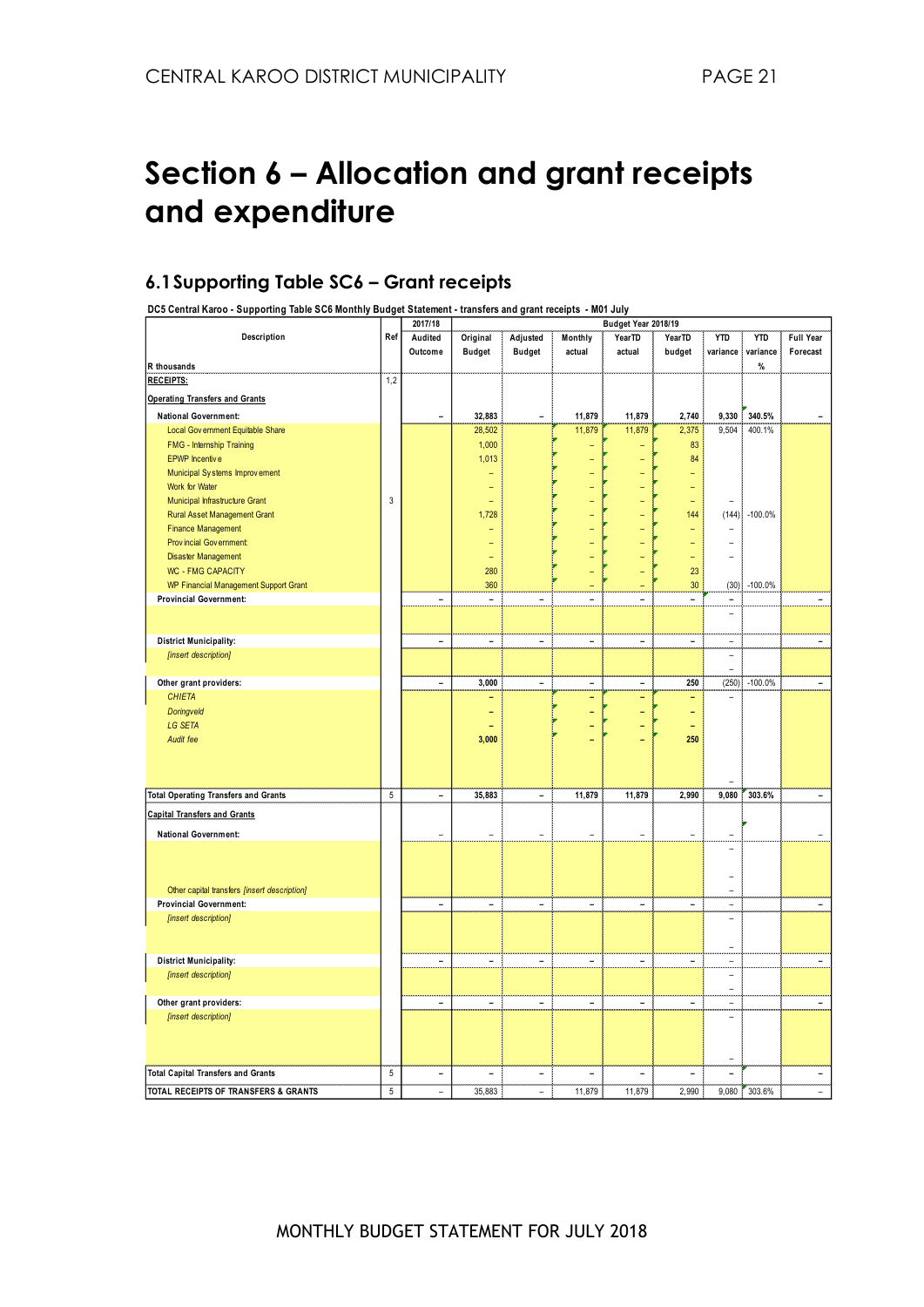### **6.2 Supporting Table SC6 – Grant expenditure**

**DC5 Central Karoo - Supporting Table SC7(1) Monthly Budget Statement - transfers and grant expenditure - M01 July**

|                                                      |     | 2017/18                      | Budget Year 2018/19      |                              |                          |                          |                          |                          |            |                          |  |  |
|------------------------------------------------------|-----|------------------------------|--------------------------|------------------------------|--------------------------|--------------------------|--------------------------|--------------------------|------------|--------------------------|--|--|
| Description                                          | Ref | Audited                      | Original                 | Adjusted                     | Monthly                  | YearTD                   | Year <sub>TD</sub>       | <b>YTD</b>               | <b>YTD</b> | Full Year                |  |  |
|                                                      |     | Outcome                      | <b>Budget</b>            | <b>Budget</b>                | actual                   | actual                   | budget                   | variance                 | variance   | Forecast                 |  |  |
| R thousands                                          |     |                              |                          |                              |                          |                          |                          |                          | $\%$       |                          |  |  |
| <b>EXPENDITURE</b>                                   |     |                              |                          |                              |                          |                          |                          |                          |            |                          |  |  |
| Operating expenditure of Transfers and Grants        |     |                              |                          |                              |                          |                          |                          |                          |            |                          |  |  |
| <b>National Government:</b>                          |     | ÷                            | 32,883                   | $\blacksquare$               | 2,394                    | 2,394                    | 2,740                    | (179)                    | $-6.5%$    |                          |  |  |
| Local Government Equitable Share                     |     |                              | 28,502                   |                              | 2,375                    | 2,375                    | 2,375                    |                          |            |                          |  |  |
| FMG - Internship Training                            |     |                              | 1,000                    |                              | 13                       | 13                       | 83                       | (70)                     | $-84.3%$   |                          |  |  |
| EPWP Incentive                                       |     |                              | 1,013                    |                              | $6\phantom{1}$           | 6                        | 84                       | (79)                     | $-93.4%$   |                          |  |  |
| Municipal Systems Improvement                        |     |                              |                          |                              |                          |                          |                          | $\overline{a}$           |            |                          |  |  |
| Work for Water                                       |     |                              | -                        |                              |                          |                          |                          | -                        |            |                          |  |  |
| Municipal Infrastructure Grant                       |     |                              | ۰                        |                              |                          |                          |                          |                          |            |                          |  |  |
| Rural Asset Management Grant                         |     |                              | 1,728                    |                              |                          |                          | 144                      |                          |            |                          |  |  |
| Finance Management                                   |     |                              |                          |                              |                          |                          |                          |                          |            |                          |  |  |
| Provincial Government:                               |     |                              |                          |                              |                          |                          |                          |                          |            |                          |  |  |
| Disaster Management                                  |     |                              | $\qquad \qquad -$        |                              |                          |                          |                          |                          |            |                          |  |  |
| WC - FMG CAPACITY                                    |     |                              | 280                      |                              |                          |                          | 23                       |                          |            |                          |  |  |
| WP Financial Management Support Grant                |     |                              | 360                      |                              |                          |                          | 30                       | (30)                     | $-100.0%$  |                          |  |  |
| <b>Provincial Government:</b>                        |     | ۳                            | $\overline{a}$           | $\rightarrow$                | $\overline{\phantom{0}}$ | Ē,                       | $\equiv$                 |                          |            |                          |  |  |
|                                                      |     |                              |                          |                              |                          |                          |                          | $\overline{\phantom{0}}$ |            |                          |  |  |
| Other transfers and grants [insert description]      |     |                              |                          |                              |                          |                          |                          | -                        |            |                          |  |  |
| <b>District Municipality:</b>                        |     | $\overline{\phantom{0}}$     | $\overline{\phantom{a}}$ | $\overline{\phantom{a}}$     | $\qquad \qquad -$        | $\overline{\phantom{a}}$ | $\overline{\phantom{a}}$ | $\sim$                   |            | $\qquad \qquad -$        |  |  |
|                                                      |     |                              |                          |                              |                          |                          |                          | $\overline{\phantom{a}}$ |            |                          |  |  |
| [insert description]                                 |     |                              |                          |                              |                          |                          |                          | ÷,                       |            |                          |  |  |
| Other grant providers:                               |     | L,                           | 3,000                    | $\overline{\phantom{0}}$     | $\blacksquare$           | $\overline{\phantom{a}}$ | $\overline{\phantom{0}}$ | $\overline{\phantom{a}}$ |            | $\blacksquare$           |  |  |
| CHIETA                                               |     |                              | -                        |                              |                          |                          |                          | $\overline{\phantom{0}}$ |            |                          |  |  |
| Doringveld                                           |     |                              | ٠                        |                              |                          |                          |                          |                          |            |                          |  |  |
| <b>LG SETA</b>                                       |     |                              | 3,000                    |                              |                          |                          |                          |                          |            |                          |  |  |
| Audit fee                                            |     |                              |                          |                              |                          |                          |                          |                          |            |                          |  |  |
| Total operating expenditure of Transfers and Grants: |     | $\overline{\phantom{a}}$     | 35,883                   | $\overline{\phantom{a}}$     | 2,394                    | 2,394                    | 2,740                    | (179)                    | $-6.5%$    | $\overline{\phantom{0}}$ |  |  |
| <b>Capital expenditure of Transfers and Grants</b>   |     |                              |                          |                              |                          |                          |                          |                          |            |                          |  |  |
| <b>National Government:</b>                          |     | L.                           |                          |                              |                          | L,                       |                          |                          |            | ÷,                       |  |  |
|                                                      |     |                              |                          |                              |                          |                          |                          | $\overline{\phantom{a}}$ |            |                          |  |  |
|                                                      |     |                              |                          |                              |                          |                          |                          | ۰                        |            |                          |  |  |
| Other capital transfers [insert description]         |     |                              |                          |                              |                          |                          |                          | $\overline{\phantom{0}}$ |            |                          |  |  |
| <b>Provincial Government:</b>                        |     | Ξ.                           | $\overline{\phantom{a}}$ | $\overline{\phantom{0}}$     | $\overline{a}$           | -                        | -                        | $\overline{\phantom{a}}$ |            | $\overline{\phantom{0}}$ |  |  |
|                                                      |     |                              |                          |                              |                          |                          |                          | $\overline{\phantom{0}}$ |            |                          |  |  |
|                                                      |     |                              |                          |                              |                          |                          |                          | $\overline{\phantom{a}}$ |            |                          |  |  |
| <b>District Municipality:</b>                        |     | $\frac{1}{2}$                | $\blacksquare$           | $\blacksquare$               | $\blacksquare$           | $\overline{\phantom{a}}$ | $\blacksquare$           | $\bar{\phantom{a}}$      |            | $\overline{\phantom{a}}$ |  |  |
|                                                      |     |                              |                          |                              |                          |                          |                          | ÷,                       |            |                          |  |  |
|                                                      |     |                              |                          |                              |                          |                          |                          | $\overline{\phantom{a}}$ |            |                          |  |  |
| Other grant providers:                               |     | $\qquad \qquad \blacksquare$ | $\blacksquare$           | $\overline{\phantom{0}}$     | $\overline{\phantom{0}}$ | -                        | ۰                        | $\qquad \qquad -$        |            | $\overline{\phantom{0}}$ |  |  |
|                                                      |     |                              |                          |                              |                          |                          |                          | $\overline{\phantom{a}}$ |            |                          |  |  |
|                                                      |     |                              |                          |                              |                          |                          |                          | $\overline{\phantom{0}}$ |            |                          |  |  |
| Total capital expenditure of Transfers and Grants    |     |                              |                          |                              |                          |                          |                          |                          |            |                          |  |  |
|                                                      |     |                              |                          |                              |                          |                          |                          |                          |            |                          |  |  |
| TOTAL EXPENDITURE OF TRANSFERS AND GRANTS            |     | $\overline{\phantom{a}}$     | 35,883                   | $\qquad \qquad \blacksquare$ | 2,394                    | 2,394                    | 2,740                    | (179)                    | $-6.5%$    | $\overline{a}$           |  |  |